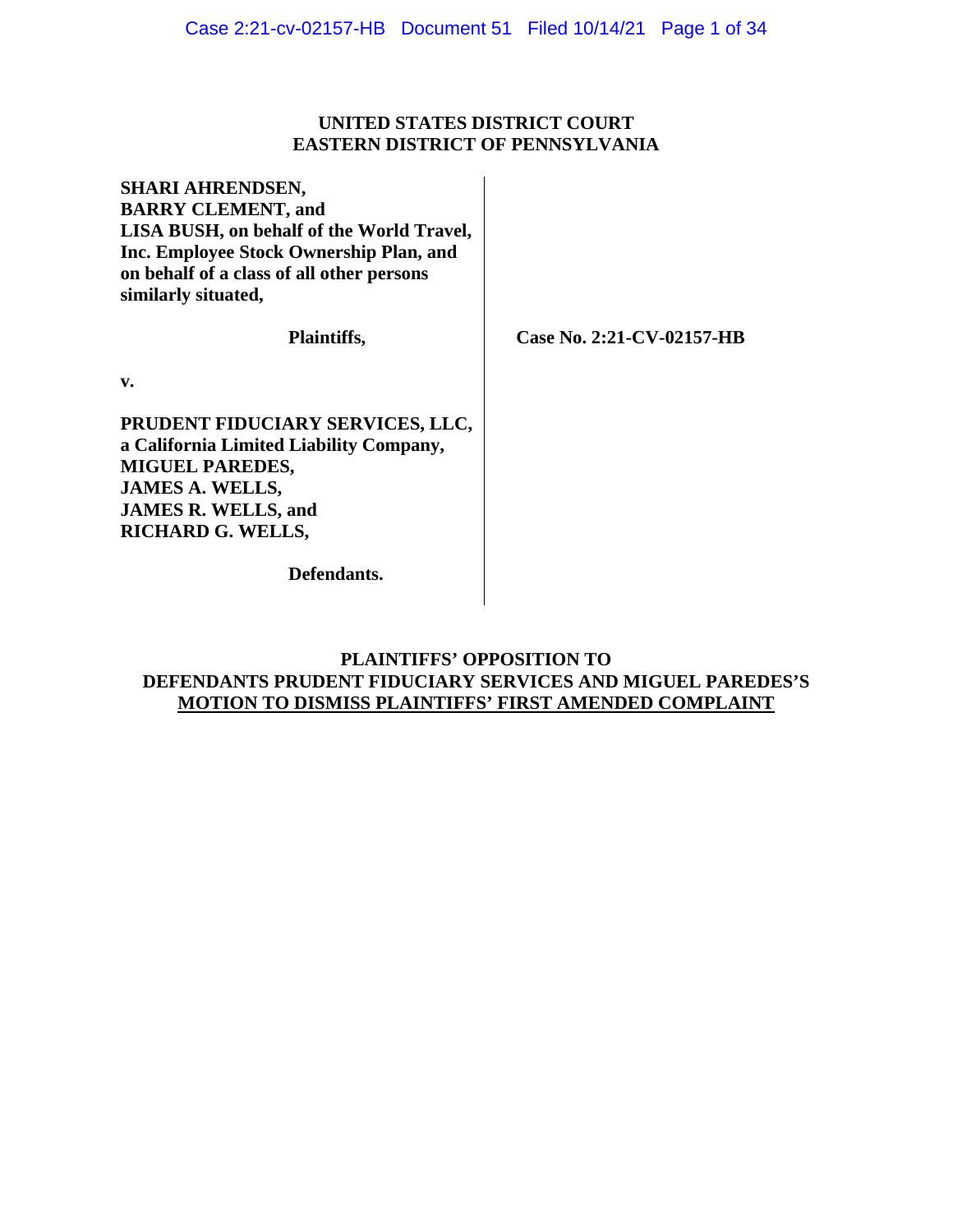# **TABLE OF CONTENTS**

# Page

| $\mathbf{I}$ . |       |                                                                                                                                           |                                                                       |  |  |  |
|----------------|-------|-------------------------------------------------------------------------------------------------------------------------------------------|-----------------------------------------------------------------------|--|--|--|
| II.            |       |                                                                                                                                           |                                                                       |  |  |  |
| III.           |       |                                                                                                                                           |                                                                       |  |  |  |
| IV.            |       |                                                                                                                                           |                                                                       |  |  |  |
|                | A.    | The Motion to Dismiss Count I Fails Because Plaintiffs Need Not Negate<br>Affirmative Defenses and Have Pled Plausible Claims to Relief 7 |                                                                       |  |  |  |
|                |       | 1.                                                                                                                                        |                                                                       |  |  |  |
|                |       | 2.                                                                                                                                        |                                                                       |  |  |  |
|                |       | 3.                                                                                                                                        |                                                                       |  |  |  |
|                |       | 4.                                                                                                                                        |                                                                       |  |  |  |
|                |       | 5.                                                                                                                                        |                                                                       |  |  |  |
|                | B.    |                                                                                                                                           | The Motion to Dismiss Count II Should be Denied Because the Complaint |  |  |  |
|                |       | 1.                                                                                                                                        | Count II does Not Allege Fraud and Need Not be Pled Under             |  |  |  |
|                |       | 2.                                                                                                                                        |                                                                       |  |  |  |
|                | $C$ . |                                                                                                                                           |                                                                       |  |  |  |
| $V_{\cdot}$    |       |                                                                                                                                           |                                                                       |  |  |  |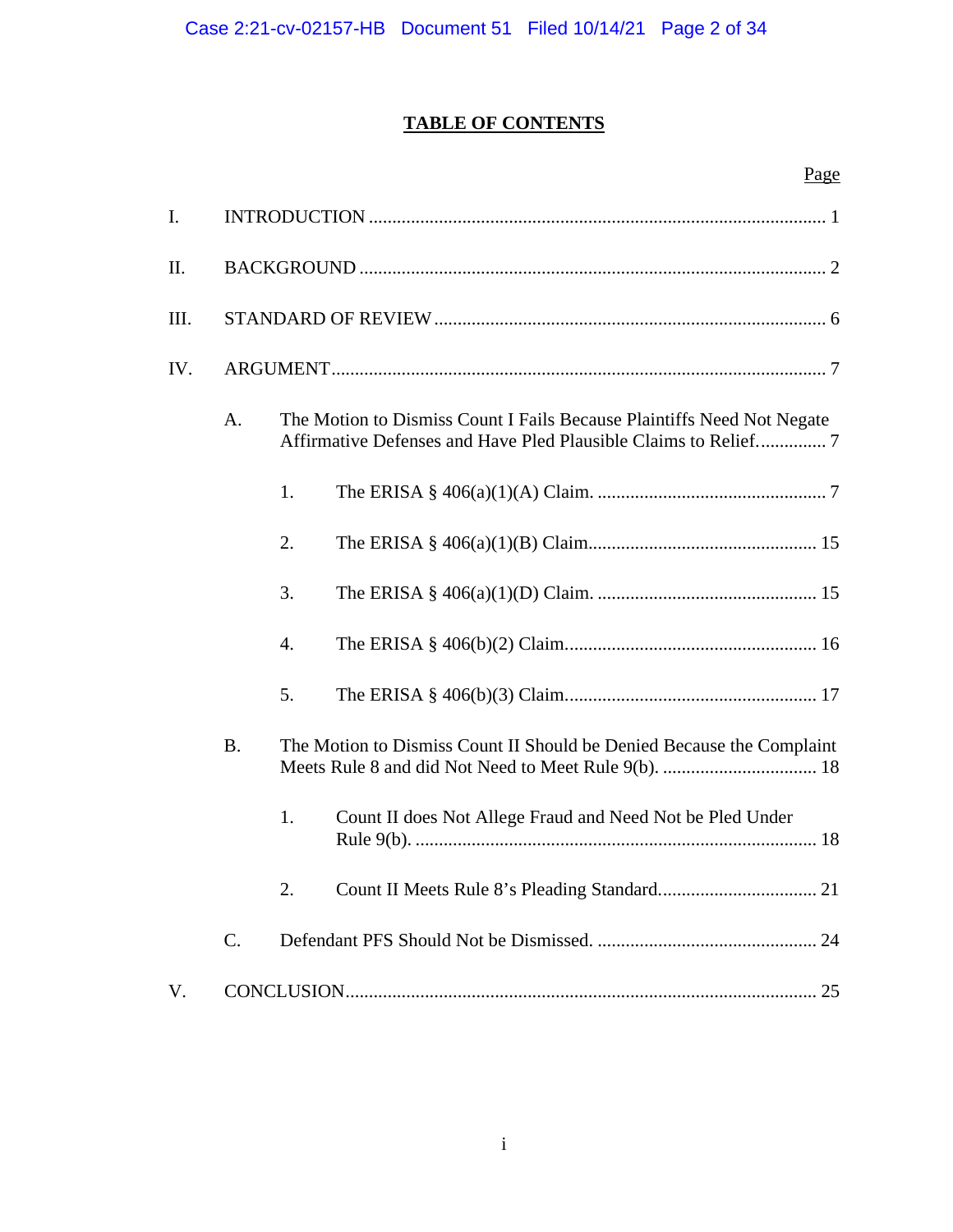# **TABLE OF AUTHORITIES**

# **Page(s)**

# **Cases**

| Allen v. GreatBanc Tr. Co.,                           |
|-------------------------------------------------------|
| Ashcroft v. Iqbal,                                    |
| Blackwell v. Bankers Tr. Co. of S.D.,                 |
| Braden v. Wal-Mart Stores, Inc.,                      |
| Brundle v. Wilmington Tr. N.A.,                       |
| Brundle v. Wilmington Tr., N.A.,                      |
| Burlington Coat Factory Sec. Litig.,                  |
| Chao v. Hall Holding Co., Inc.,                       |
| Chevron U.S.A., Inc. v. M & M Petroleum Servs., Inc., |
| Commissioner v. Keystone Consol. Industries, Inc.,    |
| Concha v. London,                                     |
| Connelly v. Lane Const. Corp.,                        |
| Delta Star, Inc. v. Patton,                           |
| Donovan v. Cunningham,                                |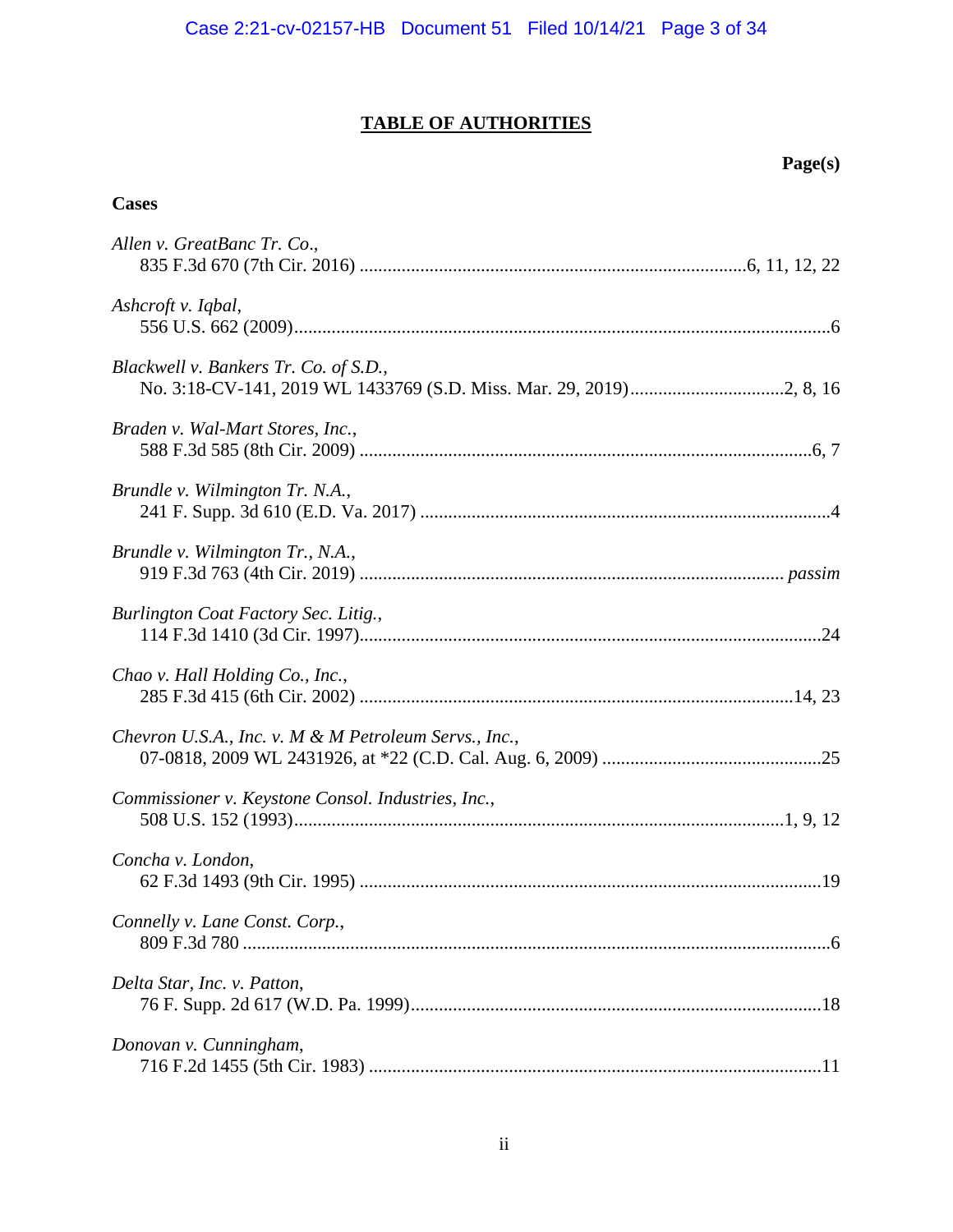# Case 2:21-cv-02157-HB Document 51 Filed 10/14/21 Page 4 of 34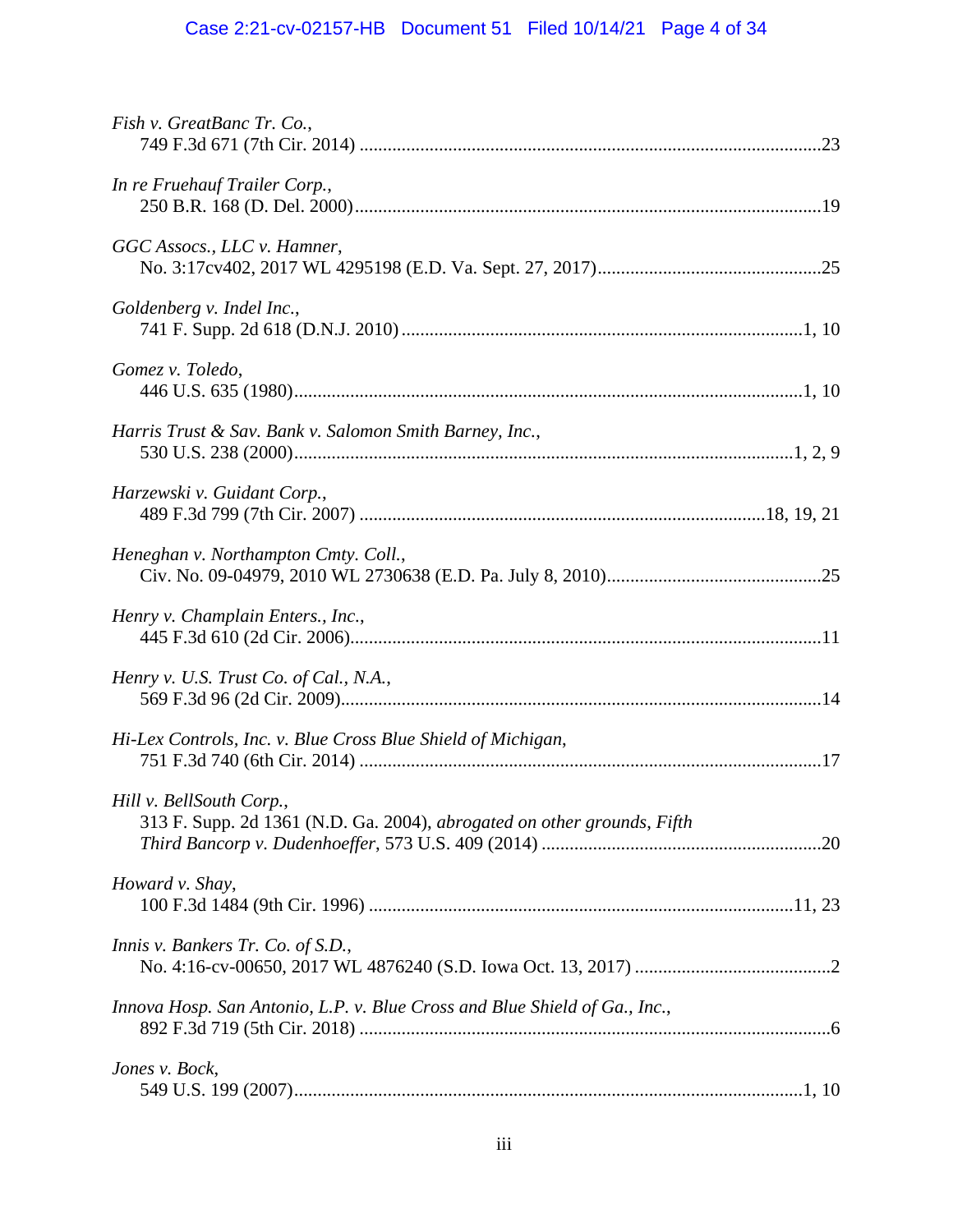# Case 2:21-cv-02157-HB Document 51 Filed 10/14/21 Page 5 of 34

| Krueger v. Ameriprise Fin., Inc.,                                                                      |  |
|--------------------------------------------------------------------------------------------------------|--|
| Leber v. Citigroup, Inc.,                                                                              |  |
| Lee v. Argent Trust Co.,<br>No. 5:19-CV-156, 2019 WL 3729721 (E.D.N.C. Aug. 7, 2019)12, 13, 14, 15, 22 |  |
| Leventhal v. MandMarblestone Grp. LLC,                                                                 |  |
| Lincoln Ben. Life Co. v. AEI Life, LLC,                                                                |  |
| Lysengen v. Argent Tr. Co.,                                                                            |  |
| McDermott v. Clondalkin Grp., Inc.,                                                                    |  |
| McMaken v. GreatBanc Tr. Co.,                                                                          |  |
| Nat'l Sec. Sys., Inc. v. Iola,                                                                         |  |
| Pension Ben. Guar. Corp. v. Morgan Stanley Inv. Mgmt. Inc.,                                            |  |
| Perez v. Bruister,                                                                                     |  |
| Perez v. First Bankers Tr. Servs., Inc.,                                                               |  |
| Pfeifer v. Wawa, Inc.,                                                                                 |  |
| Rudd v. Branch Banking & Tr. Co.,                                                                      |  |
| Southern Cross Overseas Agencies, Inc. v. Wah Kwong Shipping Grp. Ltd.,                                |  |
| Spear v. Fenkell,                                                                                      |  |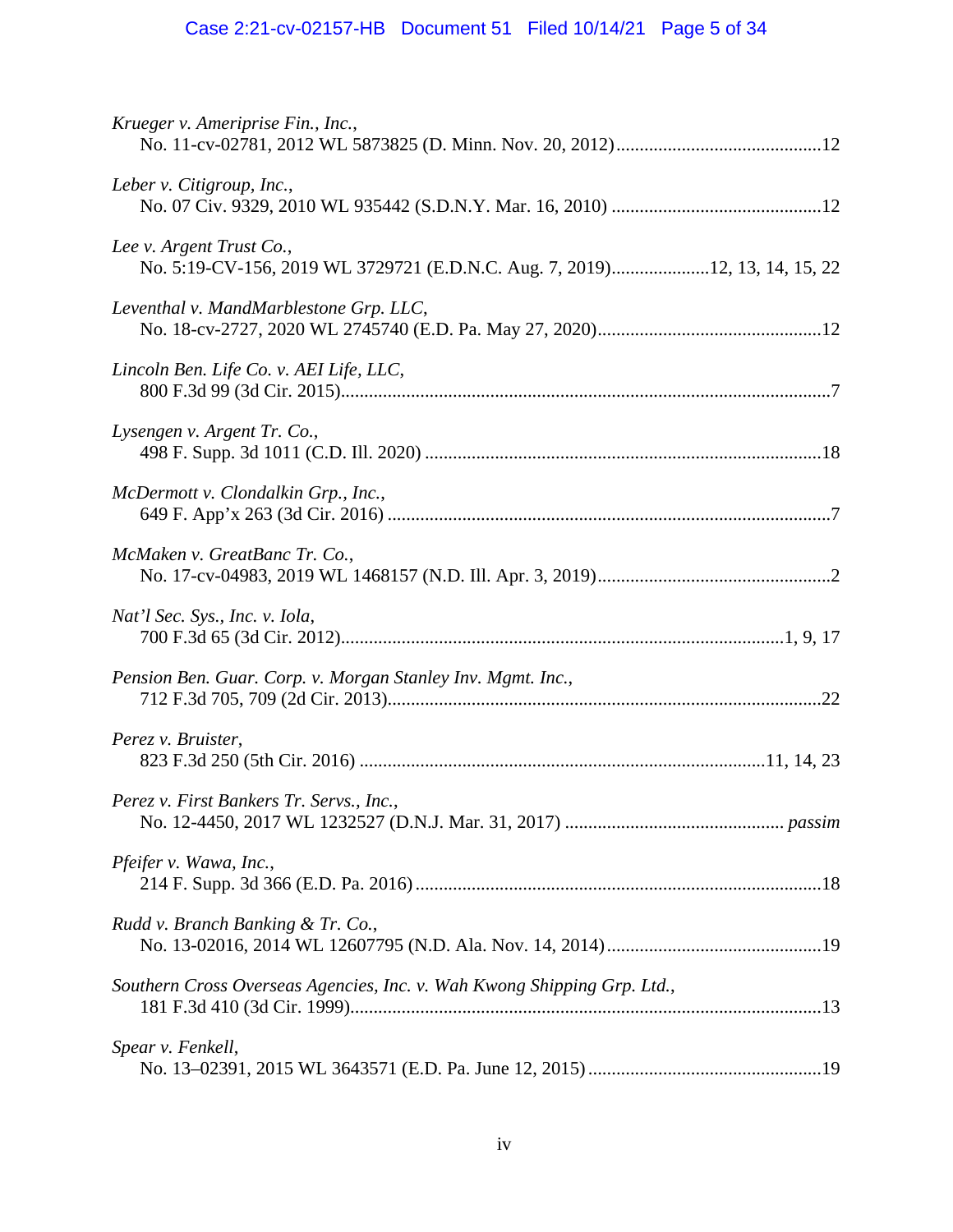# Case 2:21-cv-02157-HB Document 51 Filed 10/14/21 Page 6 of 34

| Swain v. Wilmington Tr., N.A., |  |
|--------------------------------|--|
| Swain v. Wilmington Tr., N.A., |  |
| Sweda v. University of Pa.,    |  |
| In re Unisys Sav. Plan Litig., |  |
| Vigeant v. Meek,               |  |
| Williams v Runyon,             |  |
| <b>Statutes</b>                |  |
|                                |  |
|                                |  |
|                                |  |
|                                |  |
|                                |  |
|                                |  |
|                                |  |
|                                |  |
|                                |  |
|                                |  |
|                                |  |
|                                |  |
|                                |  |
|                                |  |
|                                |  |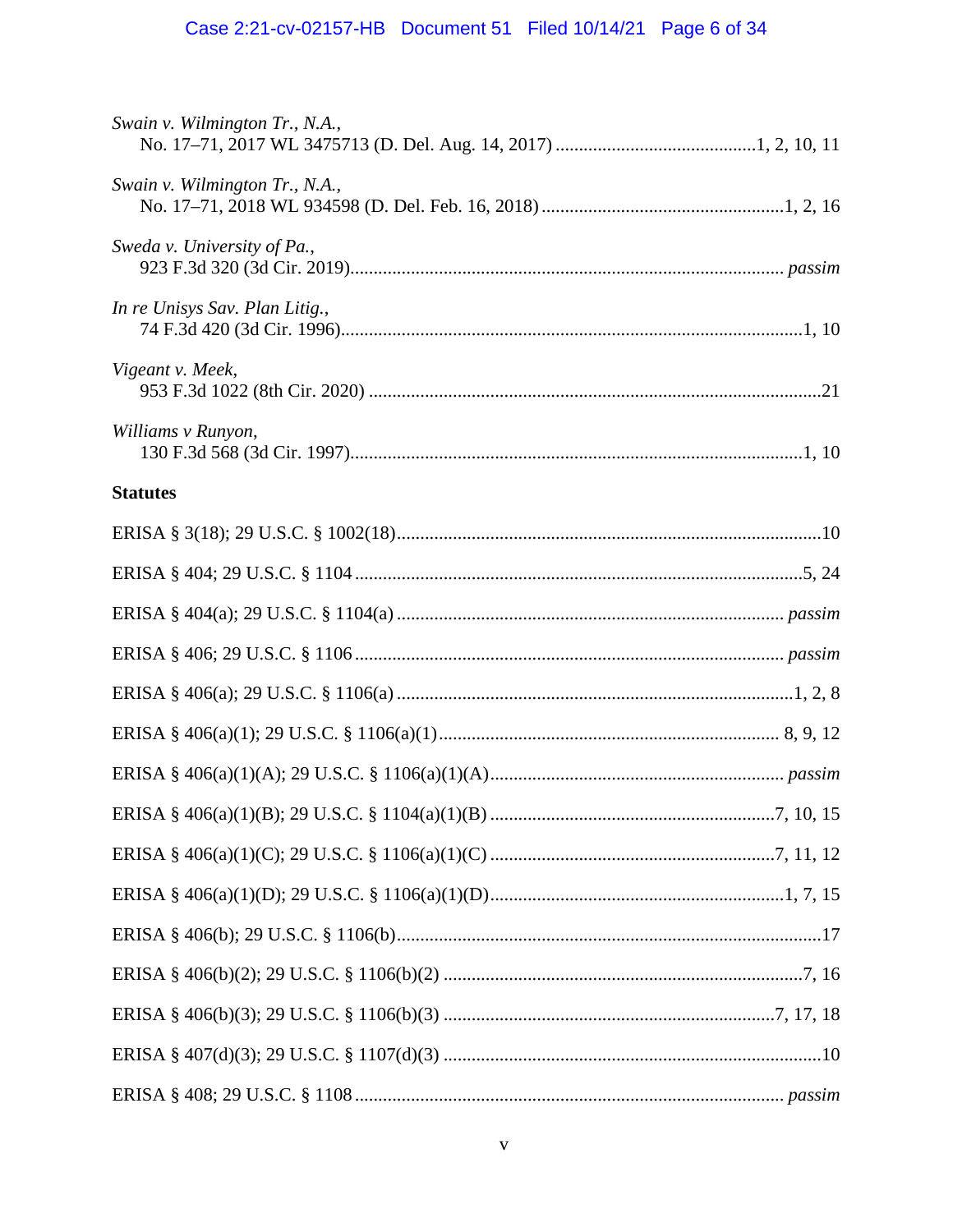# Case 2:21-cv-02157-HB Document 51 Filed 10/14/21 Page 7 of 34

| <b>Other Authorities</b> |
|--------------------------|
|                          |
|                          |
|                          |
|                          |
|                          |

| News Release, EBSA, Sec. of Labor Reaches Agreement, Release No. 20-796-             |  |
|--------------------------------------------------------------------------------------|--|
|                                                                                      |  |
| Frank (Chip) Brown, <i>Q&amp;A with Tim Hauser of the U.S. Department of Labor</i> , |  |

Letter from Phyllis C. Borzi, Assistant Secretary, EBSA, to Technical Director,

EBSA, National Enforcement Projects, https://www.dol.gov/agencies/ebsa/about-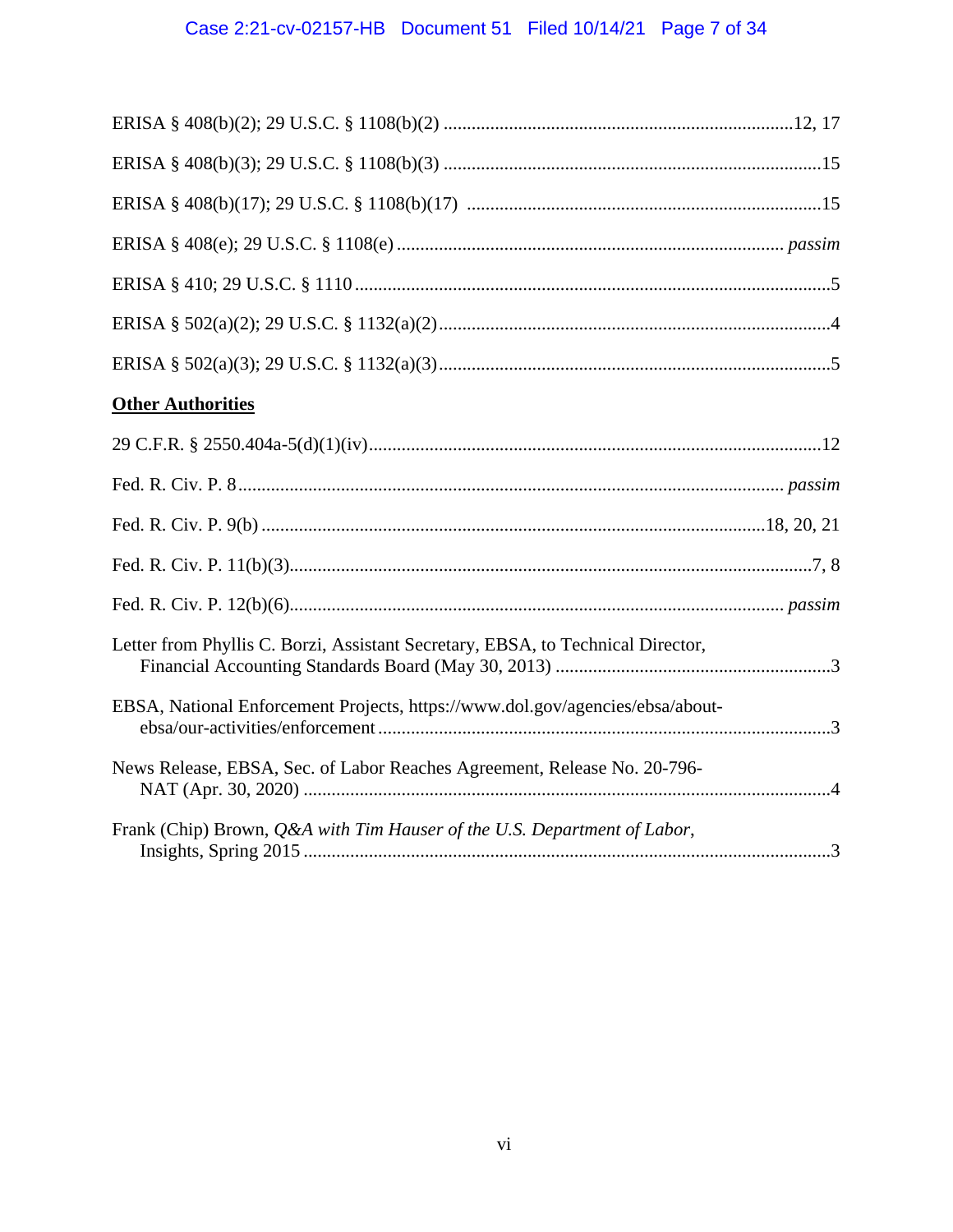# **I. INTRODUCTION**

Plaintiffs' principal claims—under  $\S$  406(a)(1)(A) and (D) of the Employee Retirement Income Security Act (ERISA)—allege prohibited transactions in a \$200,573,217 stock purchase by an employee stock ownership plan (ESOP) from party in interest directors and "10 percent or more shareholders" who transacted directly or indirectly with the fiduciary trustee hired to represent the ESOP by the company the parties in interest controlled. 29 U.S.C. § 1106(a)(1)(A), (D). On such allegations, Plaintiffs necessarily state their § 406 *prima facie* case on those claims. The Court need go no further than the admission of the trustee, Defendant Miguel Paredes and his company Defendant Prudent Fiduciary Services, LLC ("PFS", and together "the Trustee"), of these facts to deny its motion to dismiss the Count I claims.<sup>[1](#page-7-0)</sup>

Nevertheless, the Trustee filed a frivolous motion to dismiss (Dkt. 46) those claims (and other claims) asking the Court to defy two precepts: (1) the § 406 prohibited transaction rules "bar categorically" certain transactions Congress found "likely to injure the pension plan," including under  $\S$  406(a)(1)(A) and (D) "transactions for the purchase of employer stock on behalf of an employee benefit plan by a plan fiduciary,"[2](#page-7-1) and (2) it is not plaintiffs but *defendants* who bear burdens of pleading and proof on affirmative defenses, including the § 408 exemptions from the § 406 prohibitions.<sup>[3](#page-7-2)</sup> Nearly 50 years after ERISA's adoption, these precepts

<span id="page-7-0"></span><sup>&</sup>lt;sup>1</sup> See Def. Br., Dkt. 46-1 at 3 (admitting, "An ESOP's purchase of stock is technically a 'prohibited transaction' under ERISA section 406(a), which prohibits a fiduciary from 'caus[ing] the plan to engage in' the 'sale or exchange . . . of any property between the plan and a party in interest[,]' ….").

<span id="page-7-1"></span><sup>2</sup> *Commissioner v. Keystone Consol. Industries, Inc.*, 508 U.S. 152, 160 (1993); *Perez v. First Bankers Tr. Servs., Inc.*, No. 12-4450, 2017 WL 1232527, at \*72, \*79 (D.N.J. Mar. 31, 2017); *see also Harris Trust & Sav. Bank v. Salomon Smith Barney, Inc.*, 530 U.S. 238, 241–42 (2000); *Sweda v. University of Pa.*, 923 F.3d 320, 327, 336 (3d Cir. 2019); *Nat'l Sec. Sys., Inc. v. Iola*, 700 F.3d 65, 82, 92 (3d Cir. 2012); 29 U.S.C. § 1106(a)(1)(A), (D).

<span id="page-7-2"></span><sup>3</sup> *See Jones v. Bock*, 549 U.S. 199, 216 (2007); *Gomez v. Toledo*, 446 U.S. 635, 640 (1980); *Williams v Runyon*, 130 F.3d 568, 573 (3d Cir. 1997); *In re Unisys Sav. Plan Litig.*, 74 F.3d 420, 446 (3d Cir. 1996); *Swain v. Wilmington Tr., N.A.*, No. 17–71, 2017 WL 3475713, at \*6 (D. Del. Aug. 14, 2017), *adopted and rejected in part by Swain v. Wilmington Tr., N.A.*, No. 17–71, 2018 WL 934598 (D. Del. Feb. 16, 2018); *Perez v. First Bankers Tr. Servs., Inc.*, No. 12-4450, 2017 WL 1232527, at \*80 (D.N.J. Mar. 31, 2017); *Goldenberg v. Indel Inc.*, 741 F. Supp. 2d 618, 632 (D.N.J. 2010).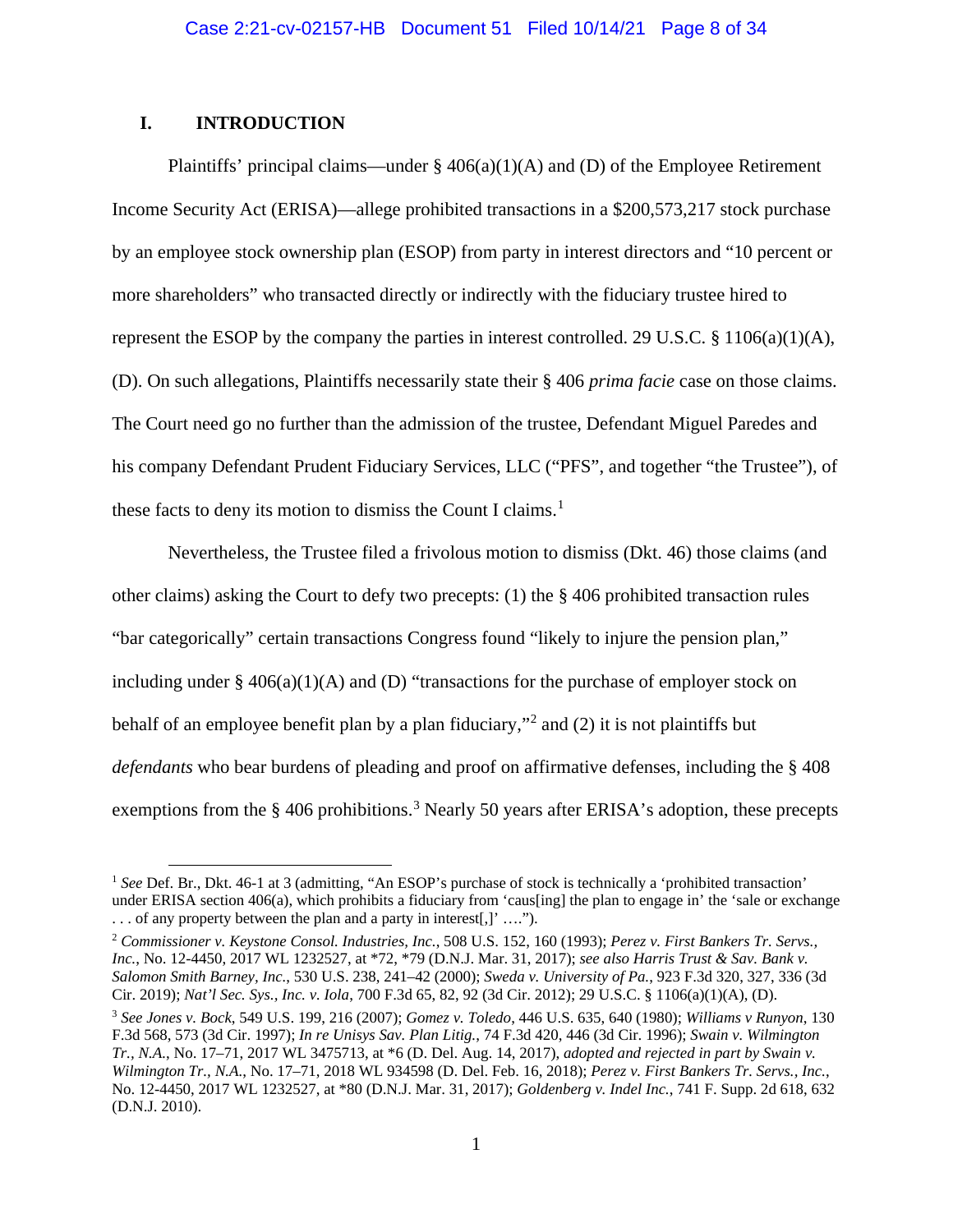# Case 2:21-cv-02157-HB Document 51 Filed 10/14/21 Page 9 of 34

cannot be legitimately questioned, notwithstanding the Trustee's griping that the strict protections Congress enacted in response to "deficiencies in prior law regulating transactions by plan fiduciaries"[4](#page-8-0) subject plan fiduciaries to onerous regulation. Indeed, counsel for Plaintiffs and counsel for the Trustee have debated the Trustee's unorthodox theories in other private company ESOP cases, and the courts have rejected them as contrary to the law and held similar complaints stated plausible claims for relief.<sup>[5](#page-8-1)</sup> Under ERISA's plain terms and the governing case law, this Court should do so as well.

With respect to Count II, the Court should see through the Trustee's attempt to falsely frame prototypical breach of fiduciary duty claims (prudence and loyalty) as fraud claims. And Plaintiffs, who are plan participants and not plan insiders, are *not* held to an impossible standard of having to allege facts about trustee due diligence processes and business information relevant to the value of employer stock that are not public, but known only to insiders. Count II and Plaintiffs' other claims plausibly state claims for relief under the applicable pleading standards. The Court should deny the Trustee's motion to dismiss in its entirety.

# **II. BACKGROUND**

Contrary to Congress' good intentions and the Trustee's idealized picture of what should be happening in the ESOP world, there are pervasive problems with the service providers who make a trade in creating ESOPs at the behest of selling shareholders looking for a way to cash out of their businesses in overpriced, non-market transactions. The Employee Benefits Security

<span id="page-8-0"></span><sup>4</sup> *Harris Trust*, 530 U.S. at 241–42.

<span id="page-8-1"></span><sup>5</sup> *See Blackwell v. Bankers Tr. Co. of S.D.*, No. 3:18-CV-141, 2019 WL 1433769 (S.D. Miss. Mar. 29, 2019); *Swain v. Wilmington Tr., N.A.*, No. 17–71, 2017 WL 3475713 (D. Del. Aug. 14, 2017), *as adopted and rejected in part by Swain v. Wilmington Tr., N.A.*, No. 17–71, 2018 WL 934598 (D. Del. Feb. 16, 2018); *Innis v. Bankers Tr. Co. of S.D.*, No. 4:16-cv-00650, 2017 WL 4876240 (S.D. Iowa Oct. 13, 2017) (allowing § 406(a) claims); *see also McMaken v. GreatBanc Tr. Co.*, No. 17-cv-04983, 2019 WL 1468157 (N.D. Ill. Apr. 3, 2019) (motion to amend complaint).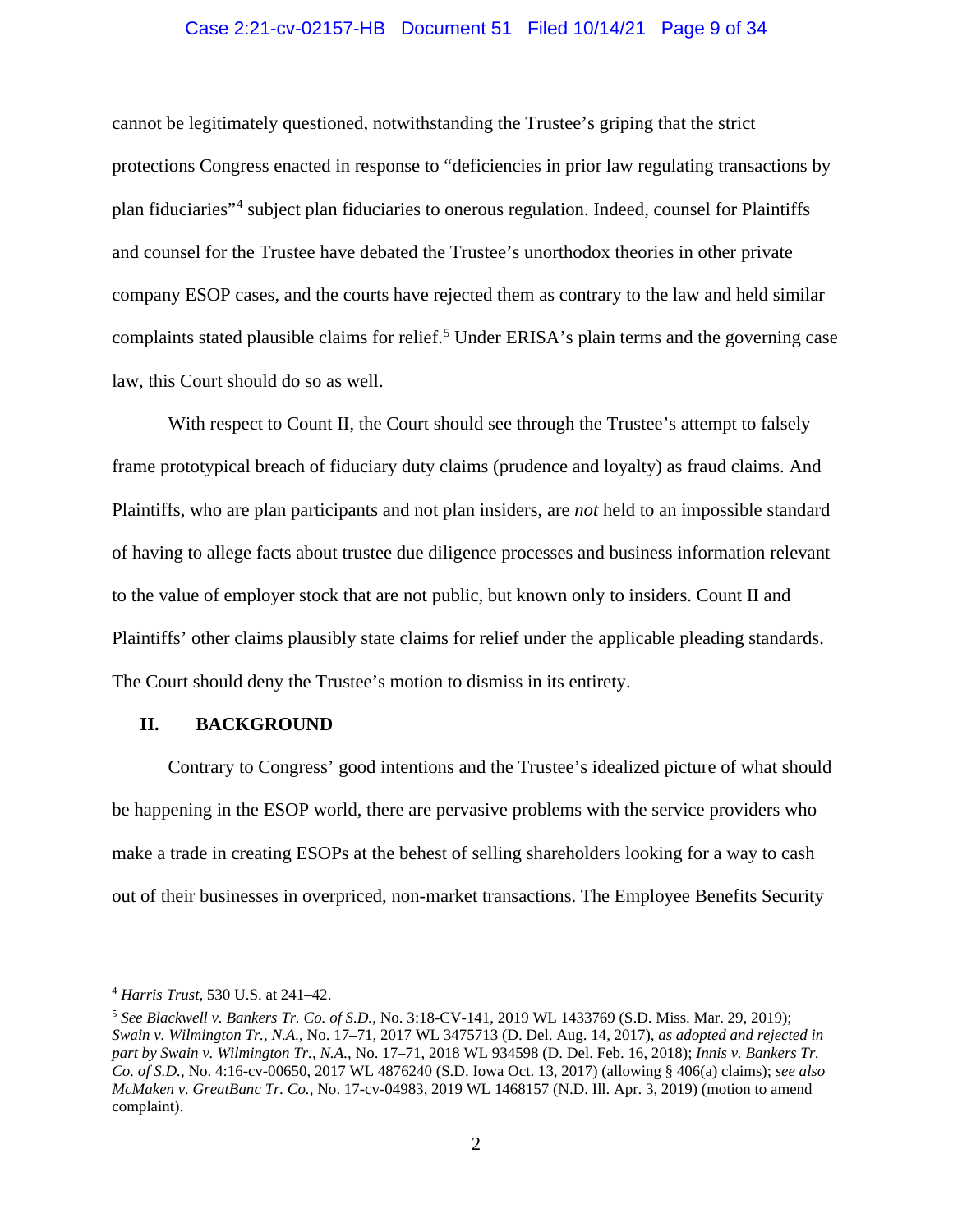# Case 2:21-cv-02157-HB Document 51 Filed 10/14/21 Page 10 of 34

Administration (EBSA) has therefore since 2005 identified ESOPs as a "national enforcement

project" in which its field offices are placing "particular investigative emphasis." EBSA,

National Enforcement Projects, [https://www.dol.gov/agencies/ebsa/about-ebsa/our-](https://www.dol.gov/agencies/ebsa/about-ebsa/our-activities/enforcement)

[activities/enforcement](https://www.dol.gov/agencies/ebsa/about-ebsa/our-activities/enforcement) (last visited Sept. 24, 2021). Tim Hauser, Deputy Assistant Secretary for

Program Operations of EBSA, explained:

We believe there is a chronic problem with ESOP appraisals. To address this problem, we have increased the level of scrutiny of ESOP appraisals. . . . The number of suits that we have filed to recover ESOP losses simply reflects the number of egregious cases that we have seen. . . . The bottom line is that we want ESOP transactions to occur at the right price and be in the best interest of the plan.

Frank (Chip) Brown, *Q&A with Tim Hauser of the U.S. Department of Labor*, Insights, Spring

2015, at 75, [http://www.willamette.com/insights\\_journal/15/spring\\_2015\\_8.pdf.](http://www.willamette.com/insights_journal/15/spring_2015_8.pdf) EBSA Assistant

Secretary Phyllis C. Borzi reported further:

One of the most common fiduciary violations with respect to Employee Stock Ownership Plans (ESOPs) is the incorrect valuation of private company employer securities. This can occur when purchasing, selling, distributing, or otherwise valuing the employer's securities. EBSA has uncovered abuses reflecting flawed valuation methodologies, internally inconsistent valuation reports, the use of unreliable and outdated financial data, and even apparent manipulation of data and valuation methodologies. These problems are particularly serious in ESOPs because they are designed to invest primarily in employer stock.

Letter from Phyllis C. Borzi, Assistant Secretary, EBSA, to Technical Director, Financial

Accounting Standards Board (May 30, 2013).<sup>[6](#page-9-0)</sup> Announcing a 2020 settlement in which ESOP

trustee Wilmington Trust paid the losses of twenty-one ESOPs that EBSA found paid more than

<span id="page-9-0"></span><sup>6</sup> Available at,

[https://www.fasb.org/cs/BlobServer?blobkey=id&blobnocache=true&blobwhere=1175827008790&blobheader=app](https://www.fasb.org/cs/BlobServer?blobkey=id&blobnocache=true&blobwhere=1175827008790&blobheader=application%2Fpdf&blobheadername2=Content-Length&blobheadername1=Content-Disposition&blobheadervalue2=1763016&blobheadervalue1=filename%3DFVMPCEBP.ED.0055.U.S._DEPARTMENT_OF_LABOR_PHYLLIS_C._BORZI.pdf&blobcol=urldata&blobtable=MungoBlobs#:%7E:text=One%20of%20the%20most%20common%20fiduciary%20violations%20with,or%20otherwise%20valuing%20the%20employer%27s%20securities.%20EBSA%20has) [lication%2Fpdf&blobheadername2=Content-Length&blobheadername1=Content-](https://www.fasb.org/cs/BlobServer?blobkey=id&blobnocache=true&blobwhere=1175827008790&blobheader=application%2Fpdf&blobheadername2=Content-Length&blobheadername1=Content-Disposition&blobheadervalue2=1763016&blobheadervalue1=filename%3DFVMPCEBP.ED.0055.U.S._DEPARTMENT_OF_LABOR_PHYLLIS_C._BORZI.pdf&blobcol=urldata&blobtable=MungoBlobs#:%7E:text=One%20of%20the%20most%20common%20fiduciary%20violations%20with,or%20otherwise%20valuing%20the%20employer%27s%20securities.%20EBSA%20has)

[Disposition&blobheadervalue2=1763016&blobheadervalue1=filename%3DFVMPCEBP.ED.0055.U.S.\\_DEPART](https://www.fasb.org/cs/BlobServer?blobkey=id&blobnocache=true&blobwhere=1175827008790&blobheader=application%2Fpdf&blobheadername2=Content-Length&blobheadername1=Content-Disposition&blobheadervalue2=1763016&blobheadervalue1=filename%3DFVMPCEBP.ED.0055.U.S._DEPARTMENT_OF_LABOR_PHYLLIS_C._BORZI.pdf&blobcol=urldata&blobtable=MungoBlobs#:%7E:text=One%20of%20the%20most%20common%20fiduciary%20violations%20with,or%20otherwise%20valuing%20the%20employer%27s%20securities.%20EBSA%20has) [MENT\\_OF\\_LABOR\\_PHYLLIS\\_C.\\_BORZI.pdf&blobcol=urldata&blobtable=MungoBlobs#:~:text=One%20of%2](https://www.fasb.org/cs/BlobServer?blobkey=id&blobnocache=true&blobwhere=1175827008790&blobheader=application%2Fpdf&blobheadername2=Content-Length&blobheadername1=Content-Disposition&blobheadervalue2=1763016&blobheadervalue1=filename%3DFVMPCEBP.ED.0055.U.S._DEPARTMENT_OF_LABOR_PHYLLIS_C._BORZI.pdf&blobcol=urldata&blobtable=MungoBlobs#:%7E:text=One%20of%20the%20most%20common%20fiduciary%20violations%20with,or%20otherwise%20valuing%20the%20employer%27s%20securities.%20EBSA%20has) [0the%20most%20common%20fiduciary%20violations%20with,or%20otherwise%20valuing%20the%20employer%](https://www.fasb.org/cs/BlobServer?blobkey=id&blobnocache=true&blobwhere=1175827008790&blobheader=application%2Fpdf&blobheadername2=Content-Length&blobheadername1=Content-Disposition&blobheadervalue2=1763016&blobheadervalue1=filename%3DFVMPCEBP.ED.0055.U.S._DEPARTMENT_OF_LABOR_PHYLLIS_C._BORZI.pdf&blobcol=urldata&blobtable=MungoBlobs#:%7E:text=One%20of%20the%20most%20common%20fiduciary%20violations%20with,or%20otherwise%20valuing%20the%20employer%27s%20securities.%20EBSA%20has) [27s%20securities.%20EBSA%20has.](https://www.fasb.org/cs/BlobServer?blobkey=id&blobnocache=true&blobwhere=1175827008790&blobheader=application%2Fpdf&blobheadername2=Content-Length&blobheadername1=Content-Disposition&blobheadervalue2=1763016&blobheadervalue1=filename%3DFVMPCEBP.ED.0055.U.S._DEPARTMENT_OF_LABOR_PHYLLIS_C._BORZI.pdf&blobcol=urldata&blobtable=MungoBlobs#:%7E:text=One%20of%20the%20most%20common%20fiduciary%20violations%20with,or%20otherwise%20valuing%20the%20employer%27s%20securities.%20EBSA%20has)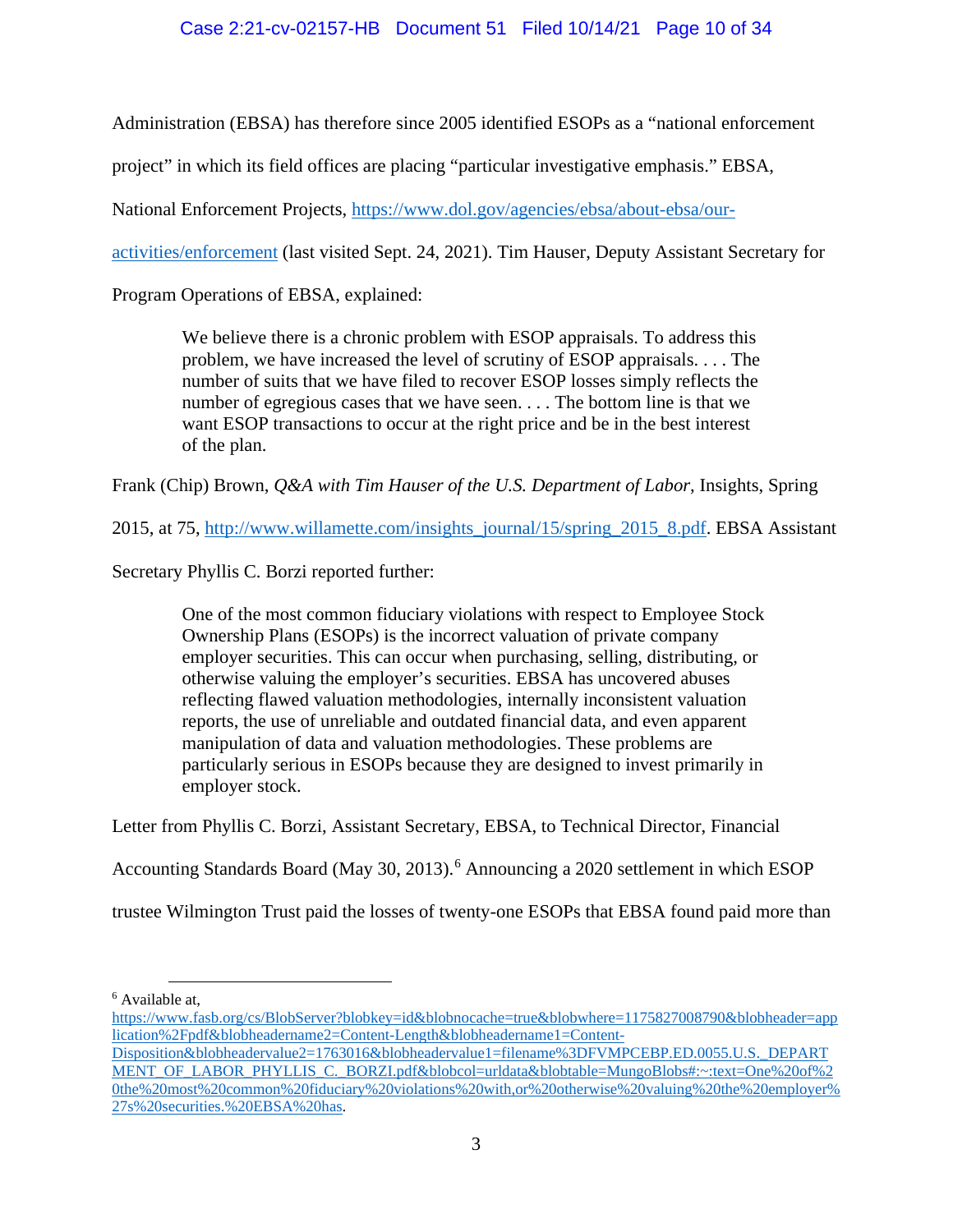fair market value for employer stock, Assistant Secretary Preston Rutledge emphasized:

An employee stock ownership plan's promise of retirement income for workers depends on paying a fair price for an employer's stock, and fiduciaries hired to represent an ESOP must satisfy their responsibilities to prevent them from paying more. . . . The department's actions here reflect its commitment to protecting the retirement income of ESOP participants, and holding accountable fiduciaries who fail to satisfy their obligations.

News Release, EBSA, Sec. of Labor Reaches Agreement, Release No. 20-796-NAT (Apr. 30,

2020), [https://www.dol.gov/newsroom/releases/ebsa/ebsa20200430.](https://www.dol.gov/newsroom/releases/ebsa/ebsa20200430)

Congress empowered plan participants to bring suits to protect their ESOPs. *See* 29 U.S.C. § 1132(a)(2). Plaintiffs' counsel prosecuted a leading ESOP participant suit that brought to light significant problems in the ESOP-creation community, winning a \$29.7 million trial judgment against Wilmington Trust that the Fourth Circuit affirmed. *See Brundle v. Wilmington Tr., N.A.*, 919 F.3d 763 (4th Cir. 2019). The *Brundle* court found "'the ESOP world [is] a very incestuous community'" because of the "significant long-term business relationships" resulting from parties working together in many ESOP deals. *Id.* at 771 (quoting *Brundle v. Wilmington Tr. N.A.*, 241 F. Supp. 3d 610, 643 (E.D. Va. 2017)). *Brundle* demonstrates that the problems EBSA describes above are commonplace because trustees for buyer-side ESOPs are hired by *seller-controlled* companies on the recommendation of *seller-side* financial and ESOP transaction advisors with whom trustees maintain "extensive and lucrative business relationships." 919 F.3d at 779. ESOP trustees also incorrectly contend en masse that they may do a lesser (and cheaper) level of due diligence than a so-called "real world buyer" (*i.e.*, anyone else buying a company), by which ESOPs suffer as a result. *Brundle*, 241 F. Supp. 3d at 637.

This is another such case. The Amended Class Action Complaint ("Complaint") (Dkt. 36) alleges an "ESOP Transaction" in which the World Travel, Inc. Employee Stock Ownership Plan (the "Plan") purchased 19,860,000 shares of World Travel, Inc. ("World Travel") common stock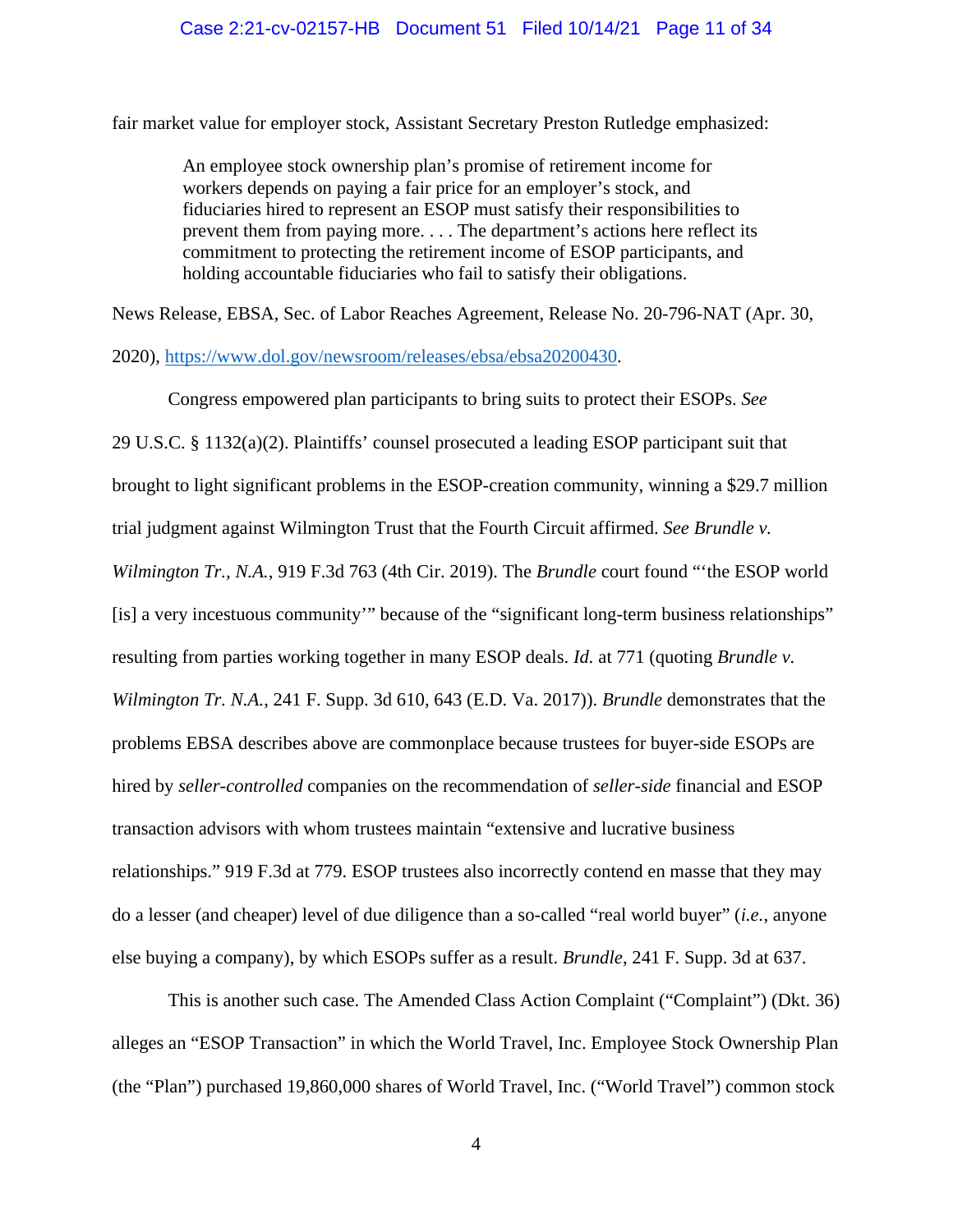# Case 2:21-cv-02157-HB Document 51 Filed 10/14/21 Page 12 of 34

for \$200,573,217 from parties in interest James A. ("Jim") Wells, James R. Wells, and Richard G. Wells (together, the "Selling Shareholders"), and financed the transaction with a loan from World Travel, on or about December 20, 2017. (Compl.  $\P$  5, 24–29, 56, 59). Plaintiffs Shari Ahrendsen, Barry Clement, and Lisa Bush are Plan participants who were vested in the shares of World Travel allocated to their individual accounts in the Plan. (Compl.  $\P$  2, 13–15). The Plan is an ESOP, a pension plan, and an individual account plan, or defined contribution plan, under ERISA. (Compl. ¶¶ 36–38). The Trustee, Defendant Paredes and his company Defendant PFS, was the Plan's fiduciary trustee with authority to negotiate and approve the Transaction on behalf of the Plan. (Compl. ¶¶ 1, 6, 17–21, 52, 81, 84).

The Complaint alleges the Trustee's authorization of the ESOP Transaction violated ERISA's prohibited transaction and fiduciary duty rules, and seeks any Plan losses arising from those breaches of ERISA. (Compl. ¶¶ 3, 9, 10, 80-100). Count I alleges five distinct violations of the § 406 prohibited transaction rule by the Trustee. (Compl. ¶¶ 80–92). The Plan's Form 5500 filings state, under penalty of perjury, the Plan's investment in World Travel common stock and indebtedness guaranteed by World Travel are party-in-interest transactions. (Compl. ¶ 49). Count II alleges the Trustee breached its ERISA  $\S 404(a)$  fiduciary duties in the ESOP Transaction by conducting an inadequate investigation and approving the Plan's purchase of stock for more than fair market value. (Compl. ¶¶ 93-100). Count III alleges payment by World Travel, which the Plan owns, of the Trustee's losses and legal fees in this lawsuit pursuant to an indemnification agreement executed when the Selling Shareholders owned the company would harm the Plan and violate the ERISA § 410, 29 U.S.C. § 1110, prohibition on exculpatory contracts and § 404 fiduciary provisions, 29 U.S.C. § 1104. (Compl. ¶¶ 76-79, 101-108). In Count IV, Plaintiffs bring  $\S$  502(a)(3) claims against the Selling Shareholders for participating in the stock

5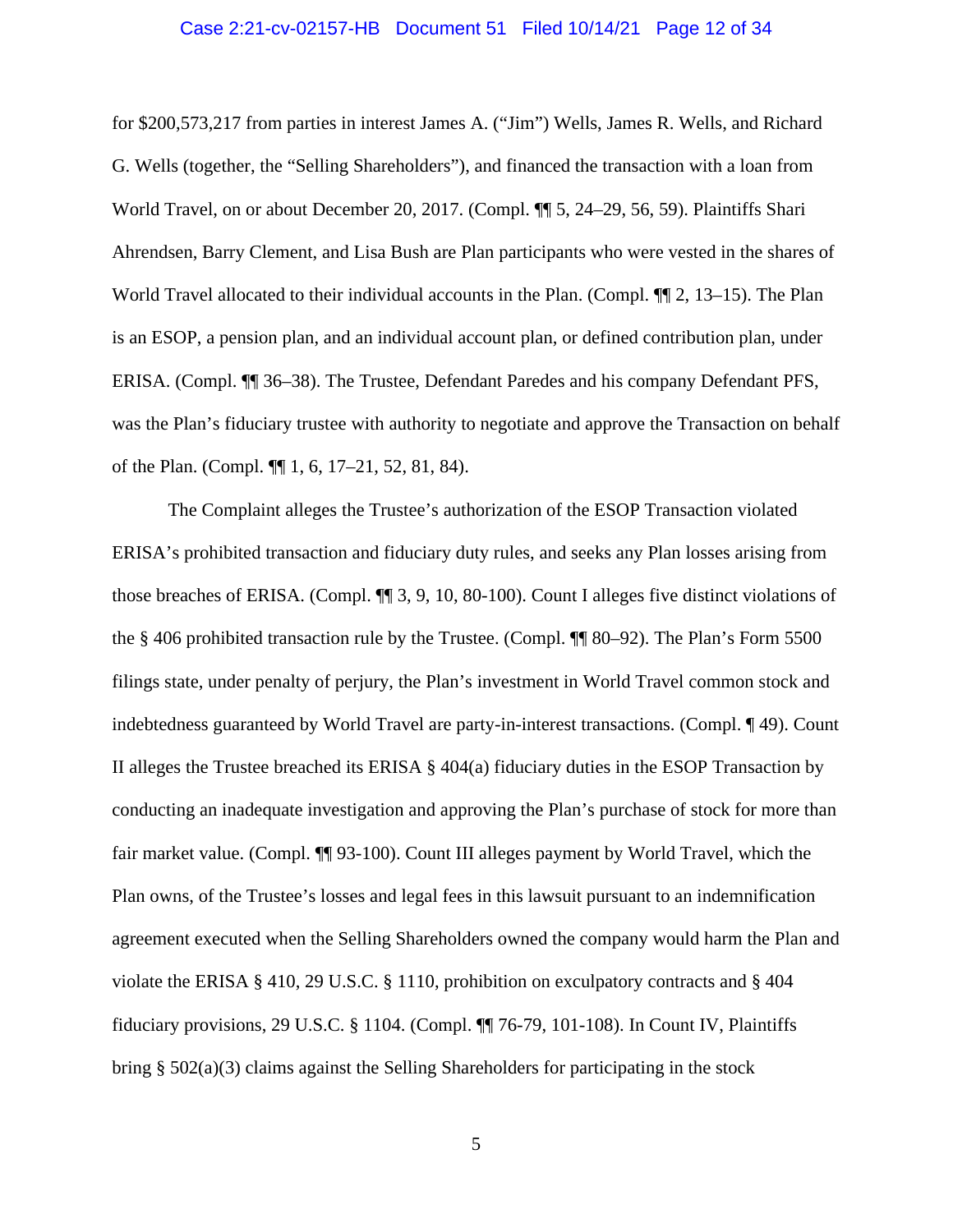transaction prohibited by § 406(a)(1)(A) and (D). (Compl.  $\P$ [109–117). Count V asserts the Selling Shareholders are liable as co-fiduciaries for the Trustee's breaches of ERISA. (Compl. ¶¶ 118-126). Plaintiffs now oppose the Trustee's motion to dismiss (Dkt. 46).

# **III. STANDARD OF REVIEW**

When considering a Fed. R. Civ. P. 12(b)(6) motion to dismiss, the court asks whether the complaint contains "sufficient factual matter, accepted as true, to 'state a claim to relief that is plausible on its face.'" *Ashcroft v. Iqbal*, 556 U.S. 662, 678 (2009) (quoting *Bell Atl. Corp. v. Twombly*, 550 U.S. 544, 570 (2007)). This is not a "probability requirement." *Iqbal*, 556 U.S. at 678. Rather, the factual allegations should "allow the court to draw the reasonable inference that the defendant is liable for the misconduct alleged." *Id.* A court must draw all reasonable inferences in the plaintiff's favor and take the plaintiff's factual allegations as true. *See id.* at 678–79; *Connelly v. Lane Const. Corp.*, 809 F.3d 780, 783 n.1, 786 n.2, 790–91 (3d Cir. 2016).

In determining whether a complaint's allegations plausibly demonstrate entitlement to relief, courts employ a "holistic" approach; "[t]he complaint should not be 'parsed piece by piece to determine whether each allegation, in isolation, is plausible.'" *Sweda v. University of Pa.*, 923 F.3d 320, 331 (3d Cir. 2019) (quoting *Braden v. Wal-Mart Stores, Inc.*, 588 F.3d 585, 594, 598 (8th Cir. 2009)). A "holistic evaluation of an ERISA complaint's factual allegations" is counseled by participants' "limited access to crucial information" regarding "facts which tend systemically to be in the sole possession of defendants." *Braden*, 588 F.3d at 598.

It is well-established that "an ERISA plaintiff alleging breach of fiduciary duty does not need to plead details to which she has no access." *Allen v. GreatBanc Tr. Co*., 835 F.3d 670, 678 (7th Cir. 2016) (ESOP case); *see also Innova Hosp. San Antonio, L.P. v. Blue Cross and Blue Shield of Ga., Inc.*, 892 F.3d 719, 728-29 (5th Cir. 2018) (explaining "ERISA plaintiffs should

6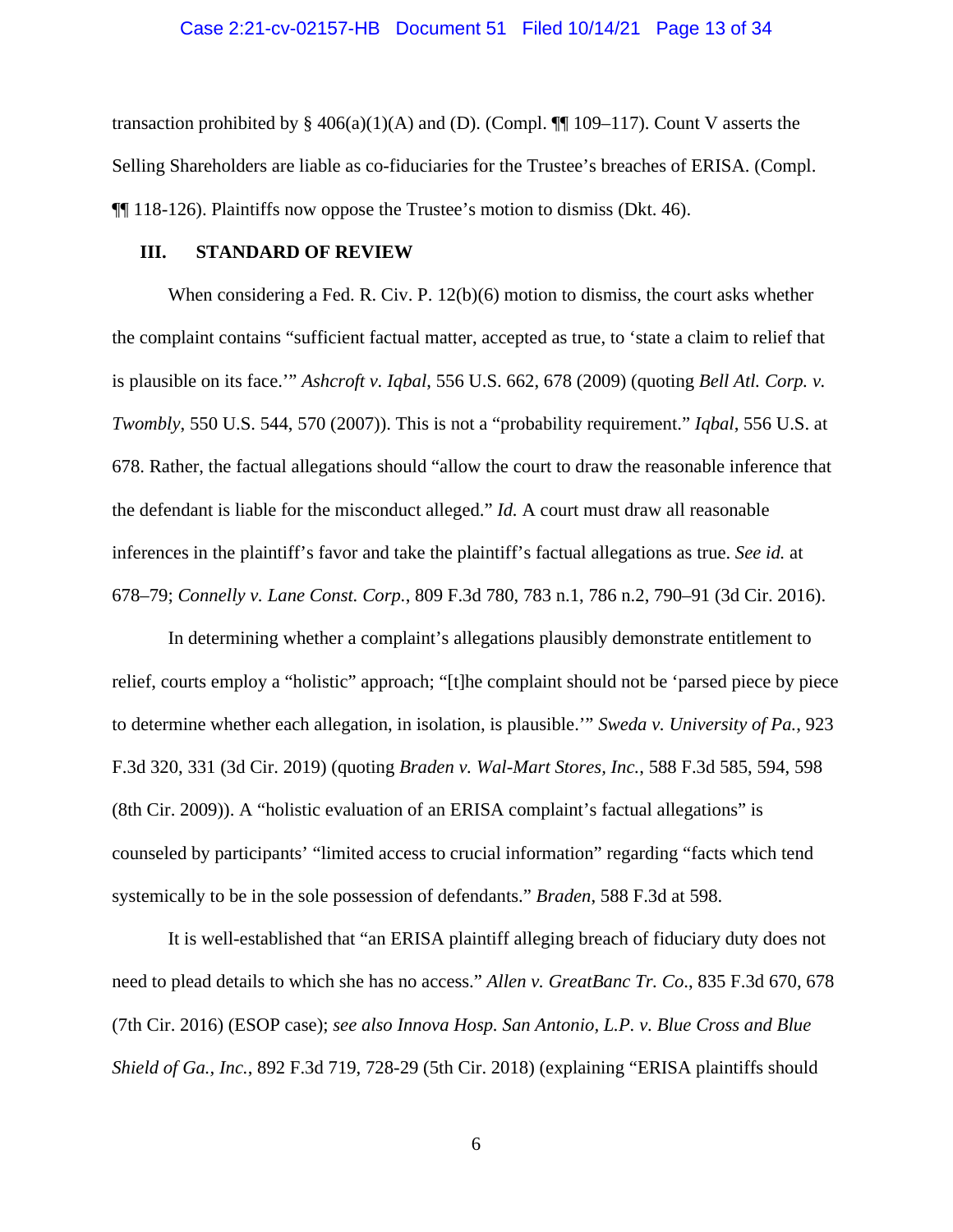# Case 2:21-cv-02157-HB Document 51 Filed 10/14/21 Page 14 of 34

not be held to an excessively burdensome pleading standard," rejecting "overly burdensome pleading requirements in ERISA contexts"); *Braden*, 588 F.3d at 598 ("ERISA plaintiffs generally lack the inside information necessary to make out their claims in detail unless and until discovery commences"). Pleadings on "information and belief" are allowed under the Federal Rules of Civil Procedure and are especially warranted where facts are exclusively within the knowledge or control of insiders, not plaintiffs. *See also McDermott v. Clondalkin Grp., Inc.*, 649 F. App'x 263, 267-68 (3d Cir. 2016); *Lincoln Ben. Life Co. v. AEI Life, LLC*, 800 F.3d 99, 107 n.31 (3d Cir. 2015); Fed. R. Civ. P. 11(b)(3).

# **IV. ARGUMENT**

# **A. The Motion to Dismiss Count I Fails Because Plaintiffs Need Not Negate Affirmative Defenses and Have Pled Plausible Claims to Relief.**

Count I of the Complaint alleges violations of five distinct sections of ERISA's prohibited transaction rule: ERISA §§ 406(a)(1)(A), 406(a)(1)(B), 406(a)(1)(D), 406(b)(2), and 406(b)(3). (Compl. ¶¶ 80-92). The Trustee does not show Plaintiffs failed to plead the § 406 elements of their prohibited transaction claims. The Trustee's arguments against Count I instead prematurely raise its affirmative defenses, which are not properly considered on this motion and are not proved on the Complaint and documents properly before the Court. All five prohibited transaction claims survive the Trustee's motion to dismiss.

# 1. The ERISA § 406(a)(1)(A) Claim.

Plaintiffs' principal claim is that the Trustee's authorization of the Plan's purchase of World Travel stock from the party in interest Selling Shareholders on or about December 20, 2017, was prohibited by ERISA § 406(a)(1)(A), 29 U.S.C. § 1106(a)(1)(A). (*See*, *e.g.*, Compl.  $\P$ [ 5-9, 81, 84, 85). Section  $406(a)(1)(A)$  provides that: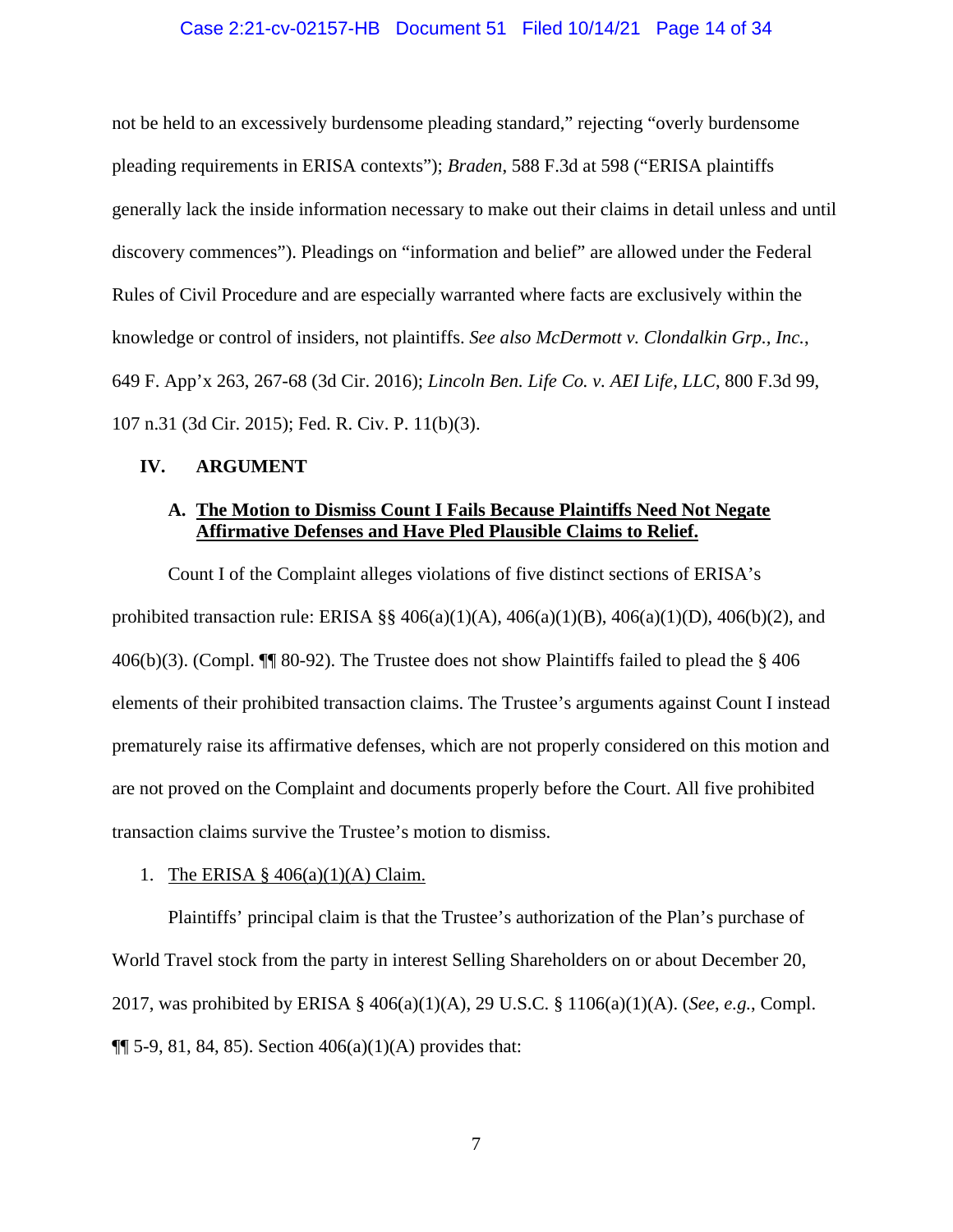(a) **Transactions Between Plan and Party in Interest.**—Except as provided in section 408:

(1) A fiduciary with respect to a plan shall not cause the plan to engage in a transaction, if he knows or should know that such transaction constitutes a direct or indirect—

(A) sale or exchange, or leasing, of any property between the plan and a party in interest[.]

29 U.S.C. § 1106(a)(1). To prevail on their §  $406(a)(1)(A)$  claim, Plaintiffs must prove: (1) the Trustee was a fiduciary that caused, (2) the Plan to purchase World Travel stock, (3) from parties in interest. *Id.*; *Sweda*, 923 F.3d at 335 ("The elements of a party-in-interest, prohibited transaction claim are: (1) the fiduciary causes (2) a listed transaction to occur (3) between the plan and a party in interest.").

The Trustee does not challenge the Complaint on *any* of these elements.<sup>[7](#page-14-0)</sup> To the contrary, it admits that ESOP stock purchases from parties in interest are prohibited transactions. (Def. Br., Dkt. 46-1 at 3 (admitting, "An ESOP's purchase of stock is technically a 'prohibited transaction' under ERISA section 406(a), which prohibits a fiduciary from 'caus[ing] the plan to engage in' the 'sale or exchange . . . of any property between the plan and a party in interest[,]' …."). On that admission alone, the Court should deny the motion to dismiss this claim.

Plaintiffs clearly state a prohibited transaction claim by alleging the elements of a § 406(a) transaction; the Trustee's suggestion that the Court should impose additional

<span id="page-14-0"></span><sup>&</sup>lt;sup>7</sup> The Complaint contains ample allegations of the Trustee's fiduciary status and authority (Compl.  $\P$  6-7, 16-21, 52-53, 81, 84), the Selling Shareholders' party in interest status (*id.* ¶¶ 8, 24-30, 49, 60, 81, 83), and that the Trustee caused the ESOP to enter into a 2017 stock transaction (*id.* ¶¶ 3, 5-6, 9, 81, 83-85, 92). The Trustee's representation that the Complaint alleges only "a single fact" is just silly. (Def. Br. at 1). The 28-page Complaint alleges all the elements of five prohibited transaction claims, and much more. Further, the Trustee's allegation that "nearly every allegation" in the Complaint is made "on information and belief," while citing just 7 paragraphs out of 134, is hyperbole. (Def. Br. at 7-8). And Plaintiffs are allowed to make allegations "on information and belief." *See* Part III, *supra*. Even if they weren't, such allegations in the Complaint are primarily related to affirmative defenses that Plaintiffs have no burden to negate. Courts have rejected defense counsel's argument that similar prohibited transaction allegations violate applicable pleading requirements, including under Rule 11. *See*, *e.g.*, *Blackwell v. Bankers Tr. Co. of S.D.*, No. 3:18-CV-141, 2019 WL 1433769, at \*2-4 (S.D. Miss. Mar. 29, 2019).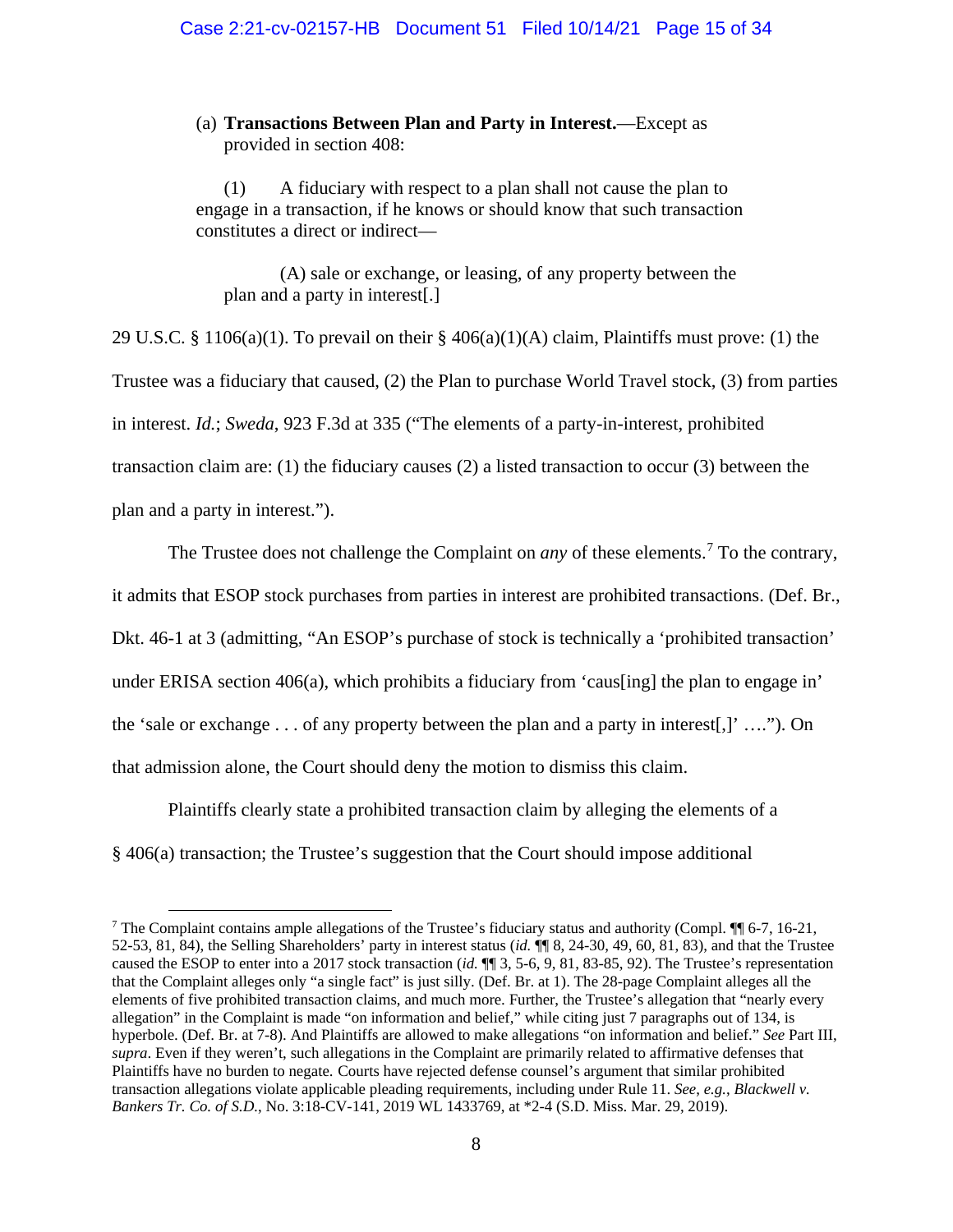# Case 2:21-cv-02157-HB Document 51 Filed 10/14/21 Page 16 of 34

requirements defies a basic precept of ERISA and invites plain error. The Supreme Court has long recognized that the § 406 prohibited transaction rules "bar categorically" certain transactions, such as the sale of property to a plan by parties in interest, that Congress found likely to injure a pension plan. *Commissioner v. Keystone Consol. Industries, Inc.*, 508 U.S. 152, 160 (1993); *see also Harris Trust & Sav. Bank v. Salomon Smith Barney, Inc.*, 530 U.S. 238, 241–42 (2000) ("Responding to deficiencies in prior law regulating transactions by plan fiduciaries, Congress enacted ERISA  $\S$  406(a)(1), which supplements the fiduciary's general duty of loyalty to the plan's beneficiaries, § 404(a), by categorically barring certain transactions deemed 'likely to injure the pension plan'"); *Sweda*, 923 F.3d at 327, 336 ("Section 1104(a) lays the foundation of fiduciary duty, and § 1106(a) '[s]upplement[s] that foundational obligation' by 'erect[ing] a categorical bar to transactions between the plan and a party in interest deemed likely to injure the plan.'") (citation omitted, alterations in original); *Nat'l Sec. Sys., Inc. v. Iola*, 700 F.3d 65, 82, 92 (3d Cir. 2012). The sale of stock to the Plan by the party in interest Selling Shareholders is prohibited under the plain terms of  $\S 406(a)(1)(A)$  and is the very type of transaction that inspired the prohibited transaction rules. The Supreme Court has explained that in enacting the rules in response to "abuses such as the sponsor's sale of property to the plan at an inflated price or the sponsor's satisfaction of a funding obligation by contribution of property that was overvalued . . . Congress' goal was to bar categorically a transaction that was likely to injure the pension plan." *Keystone*, 508 U.S. at 160 (citing S.Rep. No. 93–383, pp. 95–96, U.S.Code Cong. & Admin.News 1974, p. 4639 (1973)). There can be no question that such a transaction is categorically barred by § 406(a)(1)(A). *See also Perez v. First Bankers Tr. Servs., Inc.*, No. 12-4450, 2017 WL 1232527, at \*72, \*79 (D.N.J. Mar. 31, 2017) (leading private company ESOP case in Third Circuit, holding transaction categorically barred by  $\S 406(a)(1)(A)$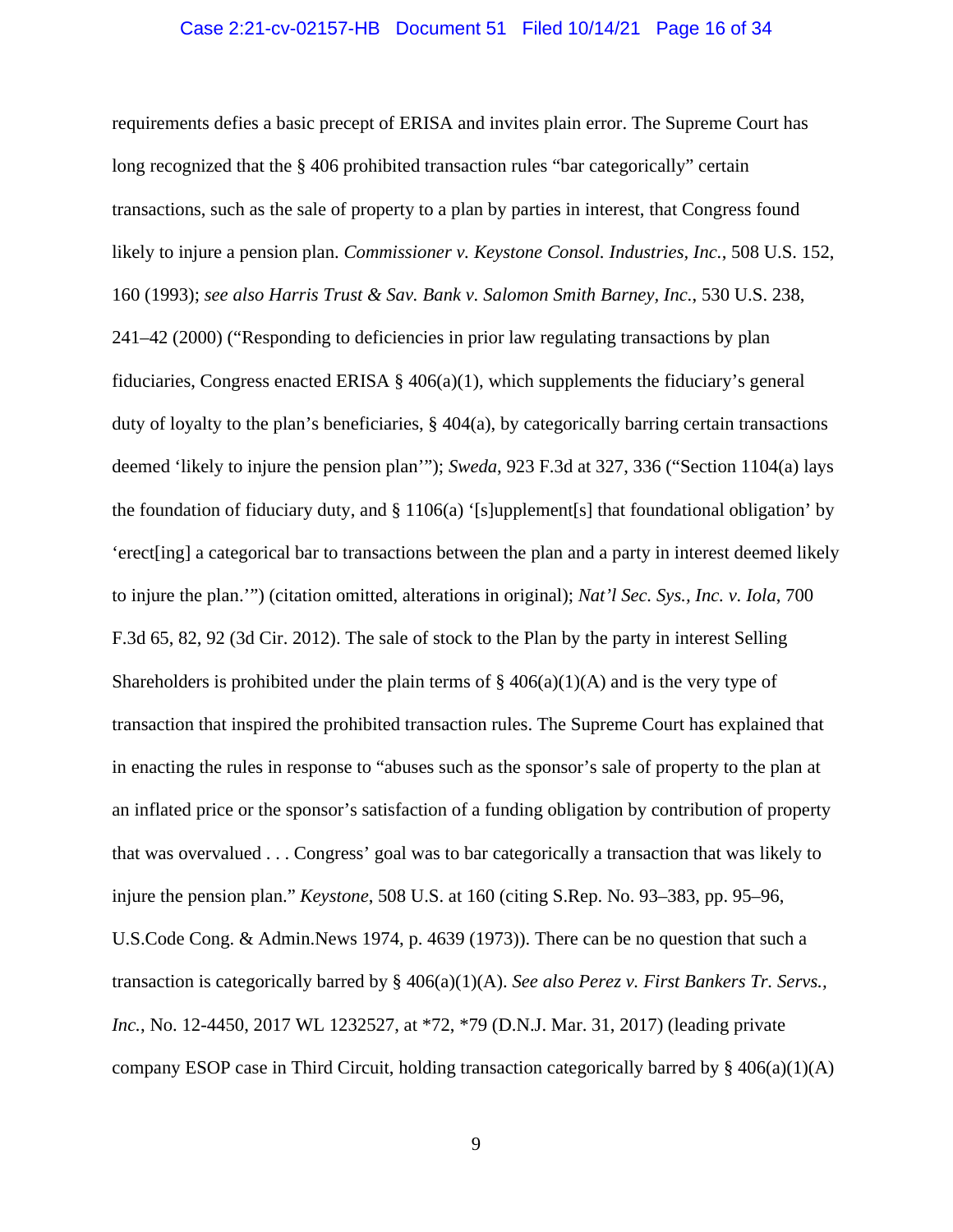& (D)). By alleging the §  $406(a)(1)(A)$  elements, Plaintiffs have therefore stated a violation of ERISA and met their pleading burden.

The Trustee says Plaintiffs haven't pled around its affirmative defense under ERISA

§ 408(e), that is, they haven't pled facts showing the Plan paid more than "adequate

consideration" for the stock. $8$  (Def. Br. at 2, 13–16). But Plaintiffs don't have to. It is black letter

law that defendants, *not* plaintiffs, bear the burden of pleading and proof on affirmative

defenses.<sup>[9](#page-16-1)</sup> As courts in this Circuit have held, the defendant, and not the plaintiff, has the burden

on such ERISA  $\S$  408 affirmative defenses.<sup>[10](#page-16-2)</sup> The Seventh Circuit, in the leading decision

addressing the pleading of a private company ESOP case, observed:

an ERISA plaintiff need not plead the absence of exemptions to prohibited transactions. It is the defendant who bears the burden of proving a section 408 exemption, and the burden of pleading commonly precedes the burden of persuasion. … We now hold squarely that the section 408 exemptions are affirmative defenses for pleading purposes, and so the plaintiff has no duty to negate any or all of them.

<span id="page-16-0"></span><sup>8</sup> The § 408(e) exemption claimed by the Trustee provides, in relevant part, that § 406 "shall not apply to the acquisition or sale by a plan of qualifying employer securities . . . if such acquisition, sale, or lease is for adequate consideration . . . and . . . if . . . the plan is an eligible individual account plan (as defined in section  $407(d)(3)$ )." 29 U.S.C. § 1108(e). In the case of "an asset other than a security for which there is a recognized market," as in this case, adequate consideration is defined as "[1] the fair market value of the asset [2] as determined in good faith by the trustee or named fiduciary." ERISA § 3(18), 29 U.S.C. § 1002(18). "Adequate consideration" thus requires proof of the intertwined prongs that (1) a plan paid no more than fair market value for a stock and (2) the fair market value was determined in a good faith investigation. *See First Bankers*, 2017 WL 1232527, at \*80 & n.70.

<span id="page-16-1"></span><sup>9</sup> *See Jones v. Bock*, 549 U.S. 199, 216 (2007) ("We conclude that failure to exhaust is an affirmative defense … and that inmates are not required to specially plead or demonstrate exhaustion in their complaints."); *Gomez v. Toledo*, 446 U.S. 635, 640 (1980) ("Since qualified immunity is a defense, the burden of pleading it rests with the defendant. . . . We see no basis for imposing on the plaintiff an obligation to anticipate such a defense by stating in his complaint that the defendant acted in bad faith."); *Williams v Runyon*, 130 F.3d 568, 573 (3d Cir. 1997) ("Because failure to exhaust administrative remedies is an affirmative defense, the defendant bears the burden of pleading and proving that the plaintiff has failed to exhaust administrative remedies.").

<span id="page-16-2"></span><sup>10</sup> *See In re Unisys Sav. Plan Litig.*, 74 F.3d 420, 446 (3d Cir. 1996) (applying authority that defendants bear burden on § 408 defenses to another ERISA exception); *Swain*, 2017 WL 3475713, at \*6 (report and recommendation later adopted in relevant part, holding: "ERISA § 408 provides affirmative defenses, and such defenses, must be plead by defendant. They need not be 'plead[ed] around' by plaintiffs. Thus, Wilmington Trust's motion to dismiss pursuant to FED. R. CIV. P. 12(b)(6) should be denied for plaintiffs' claims under ERISA § 406(a)(1)(A)–(B)"); *First Bankers*, 2017 WL 1232527, at \*80 ("It is the fiduciary's burden to prove that the ESOP received 'adequate consideration' for its purchase of company stock"); *Goldenberg v. Indel Inc.*, 741 F. Supp. 2d 618, 632 (D.N.J. 2010) (holding § 408 exceptions are affirmative defenses and defendants' burden, denying 12(b)(6) motion arguing complaint's failure to negate defense).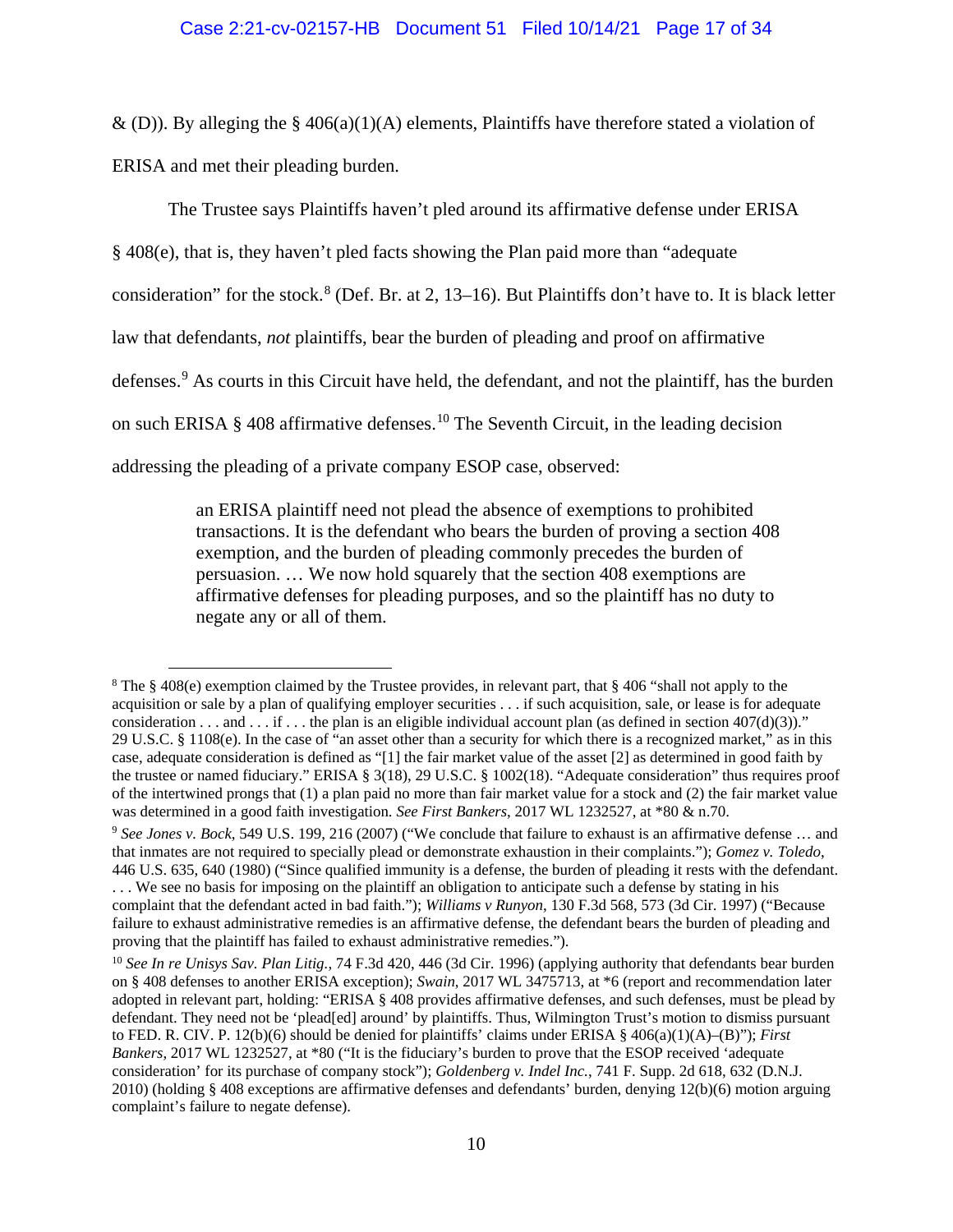# Case 2:21-cv-02157-HB Document 51 Filed 10/14/21 Page 18 of 34

*Allen v. GreatBanc Tr. Co.*, 835 F.3d 670, 676 (7th Cir. 2016) (internal citations omitted) (denying motion to dismiss). A sister court held likewise on a motion argued by the Parties' instant counsel. *See Swain*, 2017 WL 3475713, at \*6. Further, the Federal Rules of Civil Procedure place the burden of pleading an affirmative defense on the party responding to a complaint; in contrast a pleading stating a claim for relief is not required to plead around an affirmative defense. *Compare* Fed. R. Civ. P. 8(a) *with* 8(c)(1). The Trustee bears the burden on its  $§$  408 defense, not Plaintiffs.<sup>[11](#page-17-0)</sup>

*Sweda* does not except this case from these rules. In *Sweda*, the Third Circuit narrowly added an element of "intent to benefit a party in interest" to the elements required under the distinct  $\S 406(a)(1)(C)$  provision to avoid the "absurd" result that a service provider could face liability for accepting payment in "ubiquitous service transactions." 923 F.3d at 336-38, 340. *Sweda* is distinguishable because there is no  $\S$  406(a)(1)(C) claim in this lawsuit, nor does Plaintiffs'  $\S$  406(a)(1)(A) claim concern commonplace goods or services transactions between a plan and a service provider. *Sweda* suggests no pleading requirement outside the § 406(a)(1)(A) elements where the transaction at issue is a plan's multimillion dollar stock purchase from its sponsor's founders/directors. The Third Circuit itself distinguished private company ESOP litigation, as featured here and in *Allen*, from a § 406(a)(1)(C) claim concerning ordinary

<span id="page-17-0"></span><sup>&</sup>lt;sup>11</sup> See also Brundle, 919 F.3d at 770 ("Because an ESOP fiduciary that raises an affirmative defense under the § 1108(e) exception seeks to avoid ERISA liability for an otherwise prohibited transaction, the fiduciary bears the burden of proving by a preponderance of the evidence that the sale was for adequate consideration."); *Perez v. Bruister*, 823 F.3d 250, 262 (5th Cir. 2016) ("This means that an ESOP may acquire employer securities in circumstances that would otherwise violate Section 406 if the purchase is made for 'adequate consideration.' The fiduciaries have the burden to prove this affirmative defense.") (internal citation, punctuation omitted); *Henry v. Champlain Enters., Inc.*, 445 F.3d 610, 619 (2d Cir. 2006) ("Under ERISA, the fiduciary bears the burden of proving by a preponderance of the evidence that the ESOP received 'adequate consideration' for its purchase of company stock."); *Howard v. Shay*, 100 F.3d 1484, 1488 (9th Cir. 1996) ("A fiduciary who engages in a self-dealing transaction pursuant to 29 U.S.C. § 1108(e) has the burden of proving that he fulfilled his duties of care and loyalty and that the ESOP received adequate consideration. This burden is a heavy one.") (internal citations omitted); *Donovan v. Cunningham*, 716 F.2d 1455, 1467-68 (5th Cir. 1983) ("it seems 'fair and reasonable' to place the burden of proof upon a party who seeks to bring his conduct within a statutory exception to a broad remedial scheme").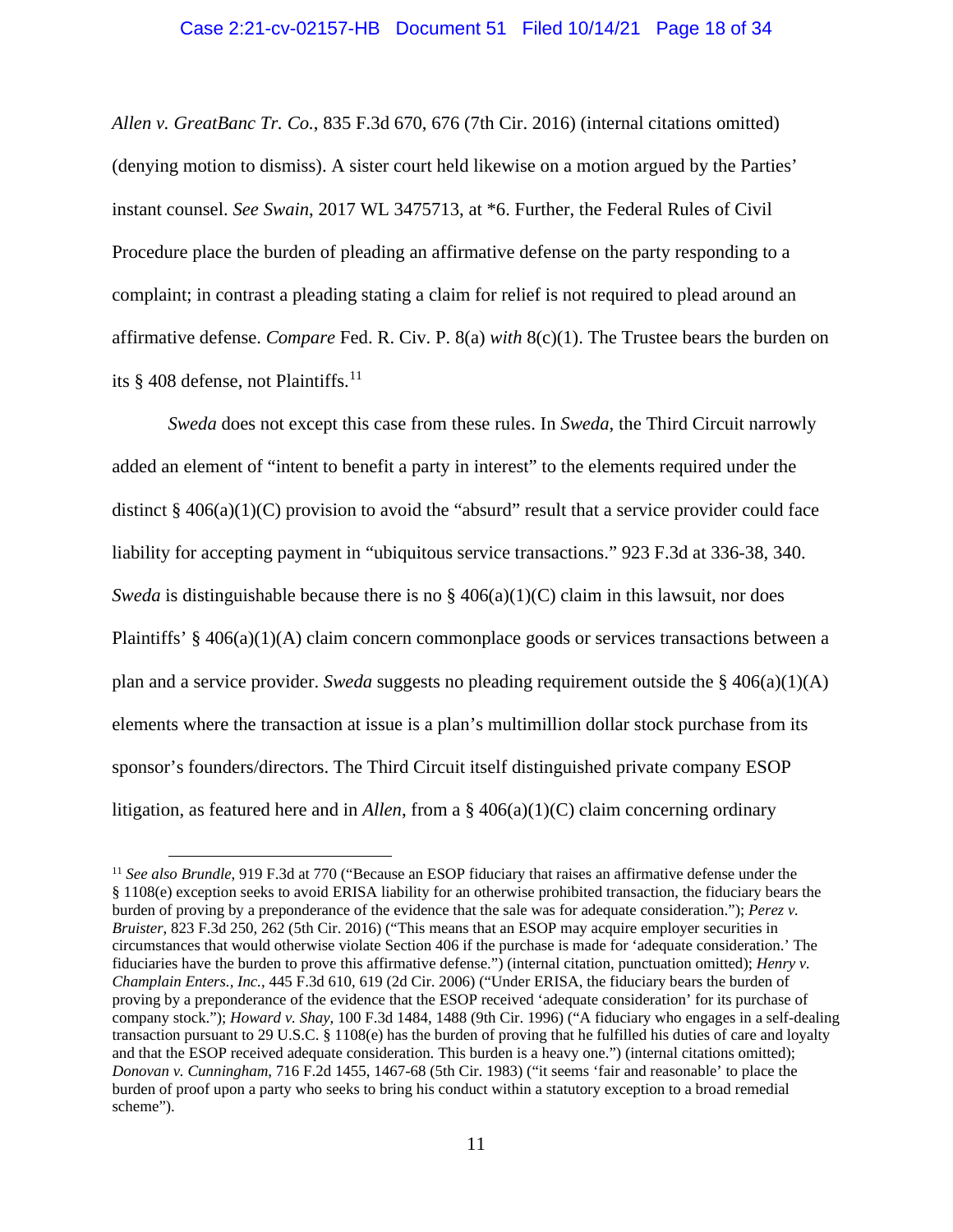# Case 2:21-cv-02157-HB Document 51 Filed 10/14/21 Page 19 of 34

services that motivated its unusual holding in *Sweda*. 923 F.3d at 336 ("One of the reasons we do not find *Allen* persuasive is that the transactions the Seventh Circuit scrutinized in *Allen* were a far cry from the ordinary service arrangements at issue here"). The Court explained that § 406(a)(1) "was designed to prevent 'transactions deemed likely to injure the ... plan' and 'selfdealing.'" 923 F.3d at 336 (citation omitted). The stock transaction here, in contrast to the transaction in *Sweda*, is precisely the type of transaction Congress contemplated as likely to injure a plan when it crafted its categorical bar. *See Keystone*, 508 U.S. at 160; *see also First Bankers*, 2017 WL 1232527, at \*72, \*79 (ESOP stock transaction categorically barred by § 406(a)(1)(A) & (D)); *cf. Sweda*, 923 F.3d at 338 ("Section 1106(a)(1) is not meant to impede necessary service transactions, but rather transactions that present legitimate risks to participants and beneficiaries"). Finally, the Trustee's suggestion that *Sweda* supports the shifting of the burden on the § 408(e) affirmative defense to Plaintiffs misrepresents the decision, which did not shift the burden on a defense but required an additional allegation to state the specific claim at issue. As noted above, Supreme Court and Third Circuit caselaw unequivocally hold the burden of pleading and proof on an affirmative defense is the defendant's, *not* the plaintiff's.[12](#page-18-0)

The Trustee also argues (Def. Br. at 9-11, 14 n.11, 16) that the Plan's payment of no more than fair market value, which is one of the two prongs of the adequate consideration defense, is proved on a Plan Form 5500 under *Lee v. Argent Trust Co.*, No. 5:19-CV-156, 2019 WL 3729721 (E.D.N.C. Aug. 7, 2019), but that outlier is both distinguishable and wrong:

<span id="page-18-0"></span><sup>&</sup>lt;sup>12</sup> The Trustee also cites *Leventhal v. MandMarblestone Grp. LLC*, No. 18-cv-2727, 2020 WL 2745740 (E.D. Pa. May 27, 2020), but it does not stand for the proposition that plaintiffs must plead around affirmative defenses. And *Leber v. Citigroup, Inc.*, No. 07 Civ. 9329, 2010 WL 935442 (S.D.N.Y. Mar. 16, 2010), is, like *Sweda*, inapposite because it concerned a § 406(a)(1)(C) claim. *Id.* at \*9. To the extent *Leber* holds a plaintiff must negate a defense, it conflicts with the precedent from this and other circuits cited above and has been criticized as a deviation. *See Krueger v. Ameriprise Fin., Inc.*, No. 11-cv-02781, 2012 WL 5873825, at \*17 (D. Minn. Nov. 20, 2012). *Leber* was a very different case where exemptions PTE 77-3 and § 408(b)(2) concerned plan fees, which ERISA requires to be disclosed to participants. *See* 29 C.F.R. § 2550.404a-5(d)(1)(iv). *Leber* did not impose an impossible standard that a plaintiff must plead insider information to which he did not have access, as the Trustee espouses here.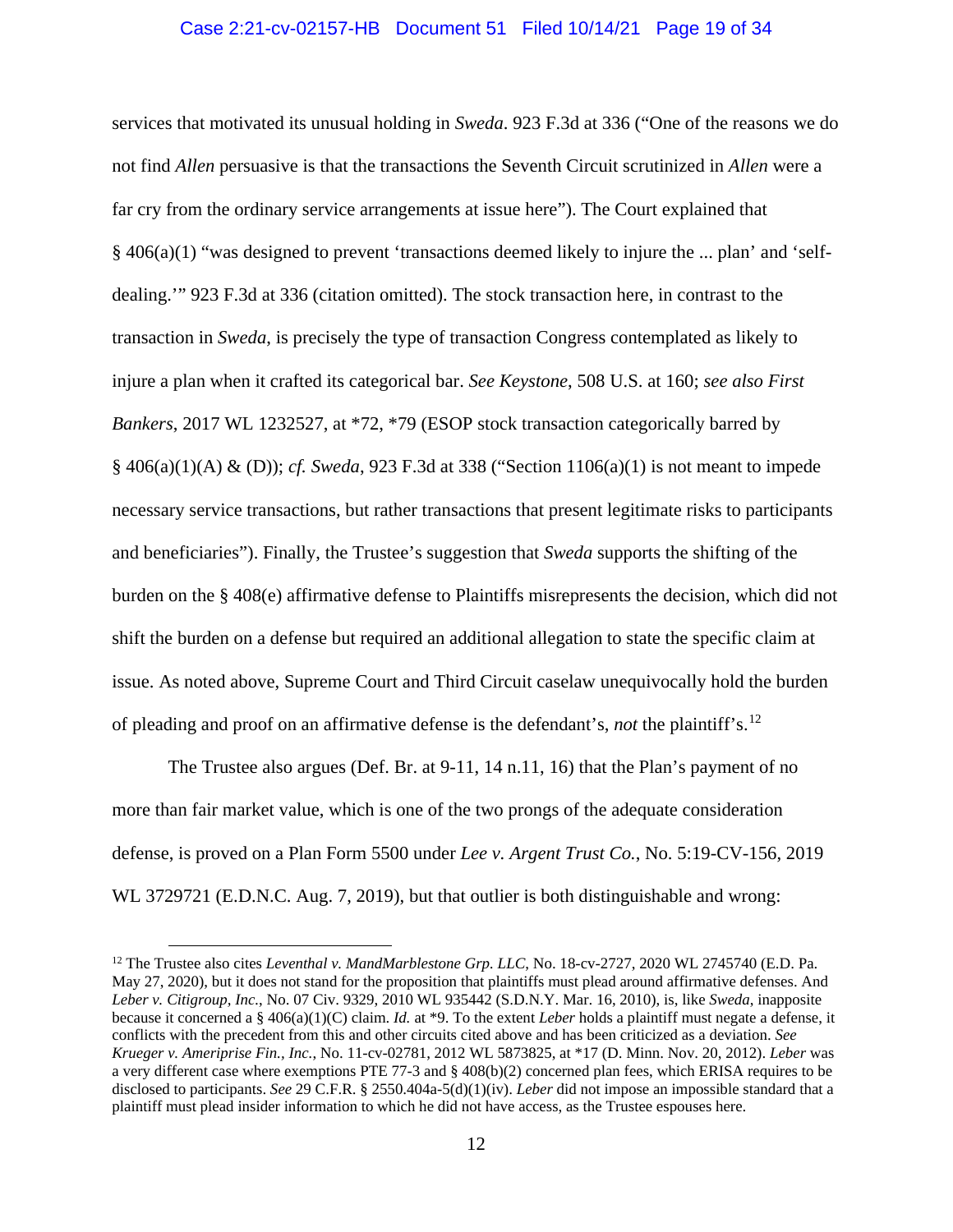- 1. This case is distinguishable from *Lee*. Plaintiffs here do not allege a post-Transaction drop in stock valuation is evidence the Plan paid more than fair market value. Plaintiffs do not assume *any* valuation overseen by the Trustee, in the Transaction *or* after, is accurate; rather, they allege the Trustee did not perform adequately. Here it is the defendant that relies on a post-transaction valuation, but it is well-established that the Court may not take judicial notice of the stock value reported in the 2017 Form 5500 (Ex. 1, Dkt. 46-3)<sup>[13](#page-19-0)</sup> for its truth. *See Southern Cross Overseas Agencies, Inc. v. Wah Kwong Shipping Grp. Ltd.*, 181 F.3d 410, 426 (3d Cir. 1999) (court may take judicial notice of a public record, not for the truth of the facts recited therein, but for the record's existence). The 2017 Form 5500 provides no basis for dismissal.
- 2. *Lee*'s conclusion that if an ESOP's stock does not remain at a valuation of zero in the weeks following a fully leveraged transaction the ESOP must have bought the stock "at a discount" and made "a tidy profit," and its participants lack injury-in-fact to bring a claim, is simply wrong. 2019 WL 3729721, at \*4. The Trustee is trying to bamboozle this Court into a holding that would mean participants in fully-leveraged ESOPs likely will never be able to show injury, as ESOPs always allocate some stock to participants' accounts soon after a transaction, so it is unlikely the stock value reported in an initial Form 5500 will be zero. Even after a fully leveraged transaction, the value of company stock reported to EBSA will be positive because money or unencumbered stock will be set aside to allocate stock to participants – employers are rightly loath to announce the sale of their companies to their employees in

<span id="page-19-0"></span> $<sup>13</sup>$  The Trustee did not attach a complete copy of the 2017 Form 5500 filing to its motion, as it excluded Financial</sup> Statements and Supplemental Schedules.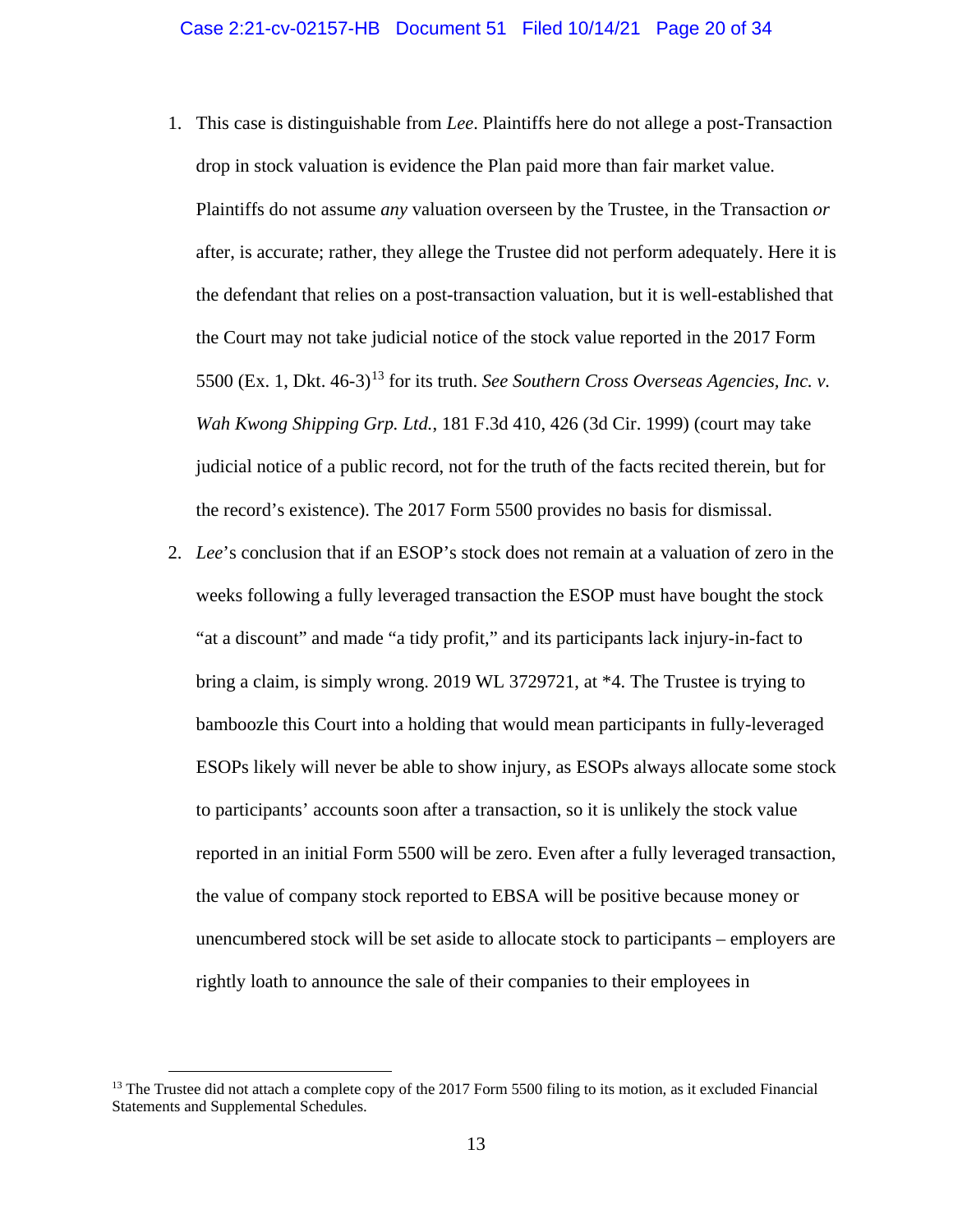#### Case 2:21-cv-02157-HB Document 51 Filed 10/14/21 Page 21 of 34

multimillion dollar transactions while rolling out an ESOP in which the employees do not own any stock in the company. It doesn't happen.

- 3. *Lee* does not understand the measure of plan losses in this type of case. An ESOP's losses are calculated by subtracting the actual fair market value on the date of the transaction from what the plan paid for the securities. *See Perez v. Bruister*, 823 F.3d 250, 258, 265–66 (5th Cir. 2016); *Brundle*, 919 F.3d at 781; *Chao v. Hall Holding Co., Inc.*, 285 F.3d 415, 420, 444 (6th Cir. 2002); *First Bankers*, 2017 WL 1232527, at \*81. Whether the value of ESOP stock reported to EBSA as of days or weeks after a transaction is or is not above zero says nothing about whether the ESOP overpaid at the time of the transaction. As noted, shares will be allocated to participants' accounts and the reported value will thus be positive, but that does not mean the plan did not overpay on the transaction date.
- 4. *Lee*'s holding that injury-in-fact cannot be shown where a stock's value "actually *appreciated*" (2019 WL 3729721, at \*4) soon after an ESOP transaction is plain error, as an overpayment on company stock by an ESOP is not offset by later events such as subsequent stock gains or debt forgiveness. *See Brundle*, 919 F.3d at 782-83; *Bruister*, 823 F.3d at 270-71; *Henry v. U.S. Trust Co. of Cal., N.A.*, 569 F.3d 96, 98– 100 (2d Cir. 2009). Even if World Travel stock appreciated in the ten or eleven days after the Transaction, that would not mitigate the Plan's losses.
- 5. The Trustee's theory of fair market value is "voodoo economics" meriting expert rebuttal, and cannot be adopted as the basis for a Rule  $12(b)(6)$  dismissal. Plaintiffs posit Defendant Paredes's representation that the Plan paid less than fair market value because its stock was valued above zero at year end 2017 demonstrates his ignorance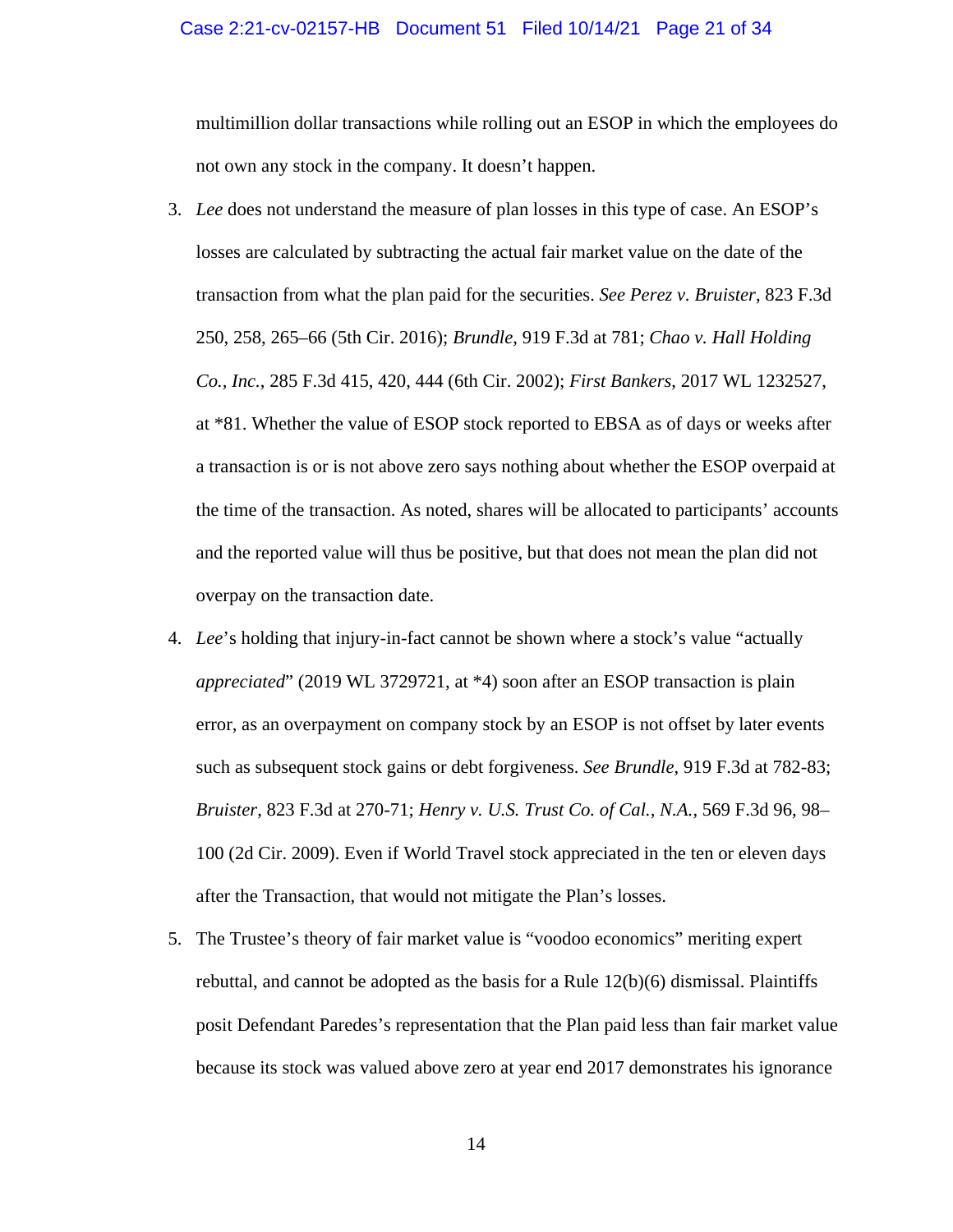# Case 2:21-cv-02157-HB Document 51 Filed 10/14/21 Page 22 of 34

of basic valuation methods, an unfortunate trait in an ESOP trustee. To assess Paredes's argument, the Court should be provided analyses that will only be possible with fact and expert discovery into Paredes's theory and related methods, acts and omissions.

That the reported value of the Plan's stock was above zero days after the Transaction is thus not the "magic bullet" the Trustee urges. The Court should disregard *Lee*, a true outlier, as poorly-reasoned bad law and as factually distinct as to the allegations of the respective complaints.<sup>[14](#page-21-0)</sup>

#### 2. The ERISA  $\S$  406(a)(1)(B) Claim.

Count I also alleges the Trustee's authorization of the Plan's loan from World Travel was prohibited by ERISA § 406(a)(1)(B), 29 U.S.C. § 1106(a)(1)(B). (Compl. ¶¶ 82, 84, 85). The Trustee's argument for dismissal of this claim is relegated to a single footnote. (Def. Br. at 16 n.12). The argument makes little sense, reciting certain alleged truisms that Plaintiffs allegedly "overlook" and attacking straw men. To the extent the Trustee is claiming the  $\S$ § 408(b)(3), 408(b)(17), or 408(e) affirmative defenses may be applied on this motion because the Complaint failed to negate them, the argument must fail for the same reasons stated in Part IV.A.1 *supra*. That is, the Trustee bears the burden of proof on its affirmative defenses and Plaintiffs were not required to negate them. Such affirmative defenses are not proved on the face of the Complaint.

#### 3. The ERISA § 406(a)(1)(D) Claim.

Similar to the § 406(a)(1)(A) claim, Plaintiffs' § 406(a)(1)(D) claim challenges the 2017 stock transaction under a different prohibited transaction rule. (Compl. ¶¶ 83-85). The Trustee's argument for dismissal is again demoted to the footnote, which refers to its  $\frac{8}{9}$  406(a)(1)(A) argument. (Def. Br. at 16 n.12). The Court should deny the motion to dismiss the  $\S$  406(a)(1)(D)

<span id="page-21-0"></span><sup>14</sup> Notably, *Lee v. Argent* is the only private company ESOP formation case the Trustee musters that was dismissed under Rule 12(b)(6). In contrast, Plaintiffs cite many similar ESOP cases where dismissal was denied.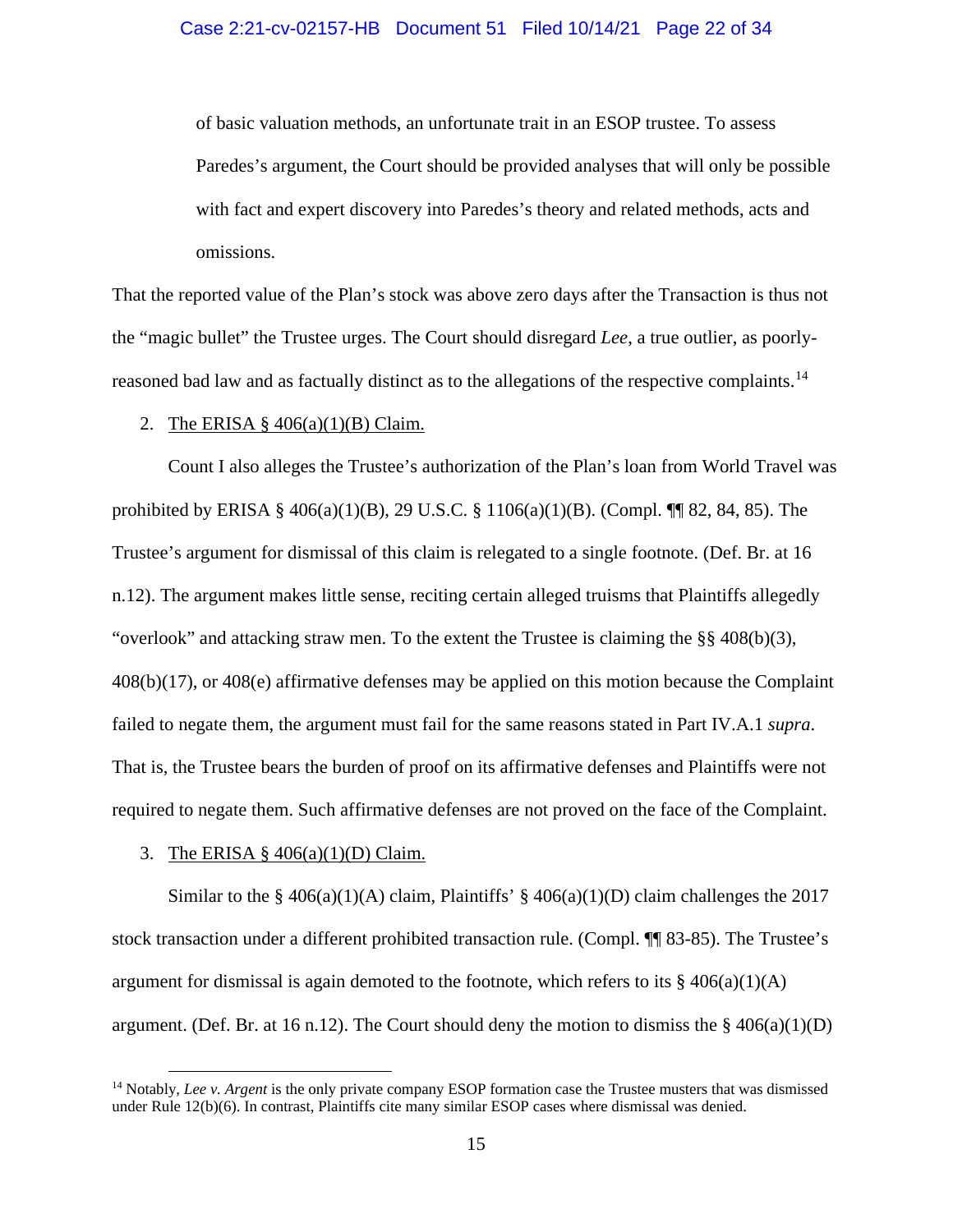# Case 2:21-cv-02157-HB Document 51 Filed 10/14/21 Page 23 of 34

claim for the same reasons briefed above, to wit, Plaintiffs have stated their § 406 *prima facie*  claim and the affirmative defense cannot be resolved on the instant motion.

## 4. The ERISA § 406(b)(2) Claim.

Plaintiffs' ERISA § 406(b)(2) claim alleges the Trustee acted for the benefit of the

Selling Shareholders in a transaction in which they were adverse to the Plan. (Compl. ¶¶ 7, 67,

73, 75, 86, 87, 89). The Trustee's one paragraph, *pro forma* argument for dismissal of this claim

argues that Plaintiffs have provided "just a recitation of the elements of the claim." (Def. Br. at

17). But Plaintiffs plainly have pled a plausible claim to relief.

In a decision by a sister court involving the same plaintiff and defense firms appearing here (Bailey & Glasser and Groom Law Group), the court denied the defendant's motion to dismiss a § 406(b)(2) claim in another private company ESOP case. The court allowed the claim to proceed based on the allegation that:

> Wilmington Trust acted on behalf of Seller in connection with the Plan's stock and loan transactions in 2012 with Seller by causing the Plan to acquire ISCO stock and a loan. This greatly benefited Seller to the substantial detriment of the Plan, even though Wilmington Trust was required to serve the interests of the Plan in connection with any such transaction.

*Swain*, 2018 WL 934598, at \*6. Following *Swain* and based on similar allegations, the Southern District of Mississippi also denied a motion to dismiss a  $\S$  406(b)(2) claim in a case involving these same two law firms. *See Blackwell v. Bankers Tr. Co. of S.D.*, No. 3:18-CV-141, 2019 WL 1433769, at \*4-5 (S.D. Miss. Mar. 29, 2019). In the instant case, Plaintiffs made a comparable allegation in the Complaint. (Compl. ¶ 87). Further, while the Trustee quotes Complaint allegations that it was Trustee to the Plan and thus had a duty to act on behalf of the Plan and its participants, that does not mean it actually did so; that breach is what this claim is all about. And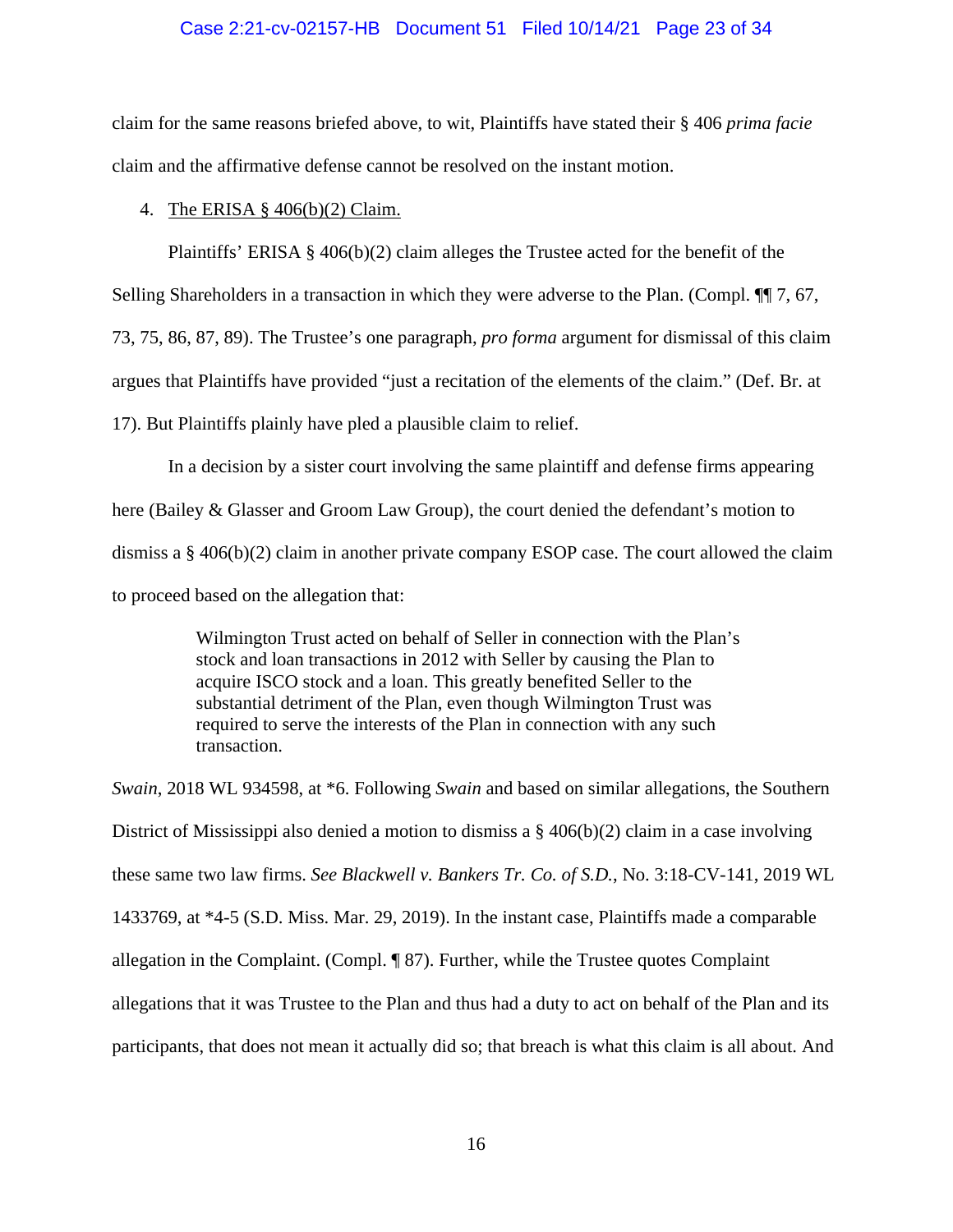### Case 2:21-cv-02157-HB Document 51 Filed 10/14/21 Page 24 of 34

the argument that the 2017 Form 5500 proves the § 408(e) defense is nonsense for the reasons stated above. The Court should therefore deny the motion to dismiss this claim.

#### 5. The ERISA § 406(b)(3) Claim.

Plaintiffs' ERISA § 406(b)(3), 29 U.S.C. § 1106(b)(3), <sup>[15](#page-23-0)</sup> claim alleges the Trustee's receipt of consideration from World Travel in the ESOP Transaction, in the form of fees and an indemnification agreement potentially worth millions of dollars, was a prohibited transaction. (Compl. ¶¶ 54, 76, 79, 86, 88). While the Trustee does not deny that World Travel paid its fee or provided it with a valuable indemnification agreement, it urges the  $\S$  406(b)(3) claim should be dismissed because the Complaint did not negate the § 408(b)(2) defense by providing "factual allegations about PFS's compensation, let alone that it was unreasonable." (Def. Br. at 19). But, again, Plaintiffs have no burden to negate an affirmative defense. Further, the Trustee has not shown that the amount of its fee is publicly known, which it is not, nor does it acknowledge that part of the consideration it is alleged to have received is a valuable indemnification agreement. And most importantly, that defense is *not* available on a § 406(b) claim. *See Nat'l Sec. Sys., Inc. v. Iola*, 700 F.3d 65, 93–96 (3d Cir. 2012); *Hi-Lex Controls, Inc. v. Blue Cross Blue Shield of Michigan*, 751 F.3d 740, 750-51 (6th Cir. 2014).

The Trustee's argument that it is not subject to liability because it was not a fiduciary when negotiating compensation is a red herring. This is a prohibited transaction claim, not a breach of fiduciary duty claim. Therefore, the Trustee's statutory violation was not in the negotiation but rather its receipt of the prohibited consideration, and there can be no dispute that the Trustee was a fiduciary when it was paid its fee after having completed the ESOP

<span id="page-23-0"></span><sup>&</sup>lt;sup>15</sup> This rule provides: "A fiduciary with respect to a plan shall not— . . . (3) receive any consideration for his own personal account from any party dealing with such plan in connection with a transaction involving the assets of the plan." 29 U.S.C. § 1106(b)(3).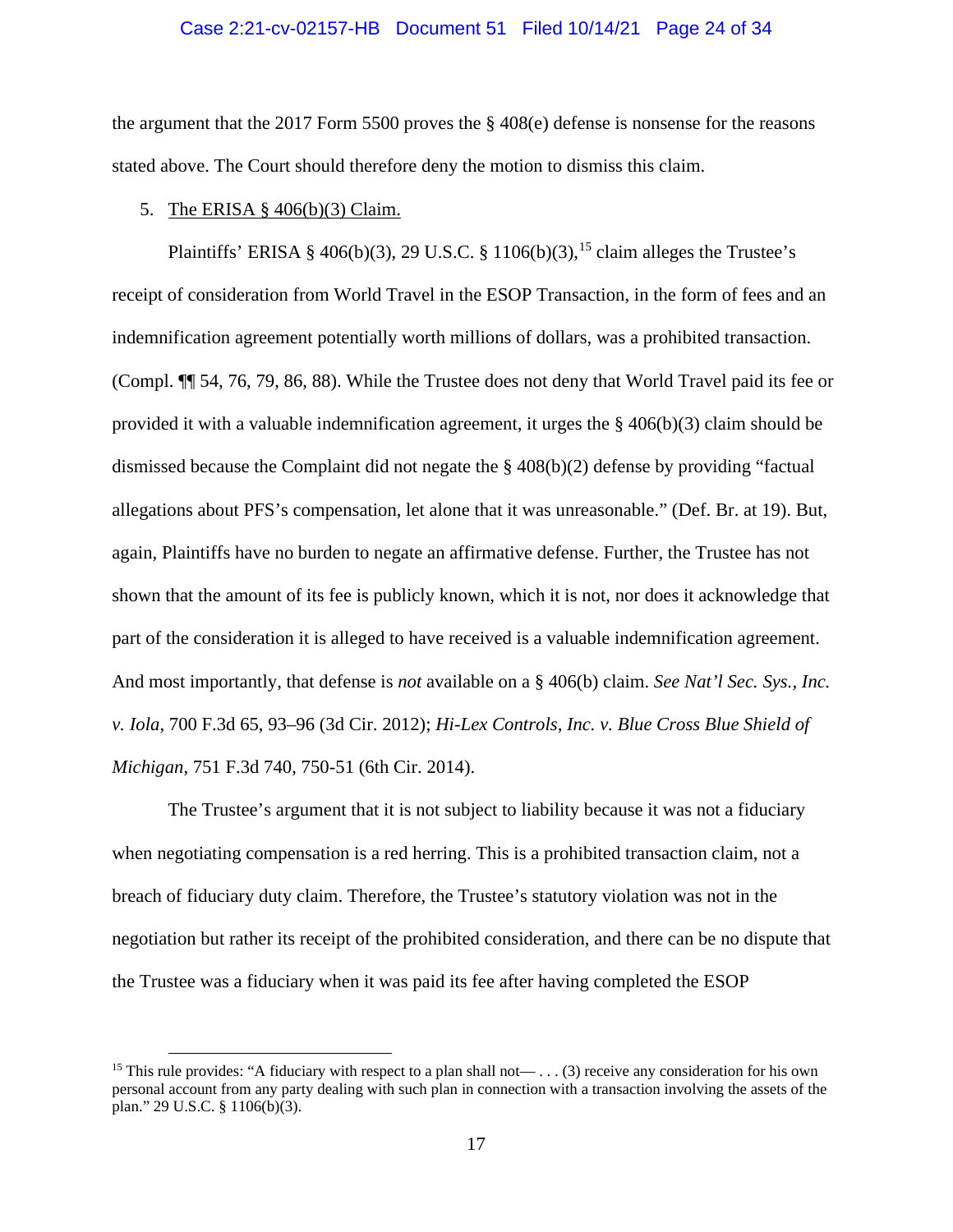# Case 2:21-cv-02157-HB Document 51 Filed 10/14/21 Page 25 of 34

Transaction. *See Lysengen v. Argent Tr. Co.*, 498 F. Supp. 3d 1011, 1022 (C.D. Ill. 2020) (ESOP trustee's status as non-fiduciary in negotiations did not defeat claim for receipt of payment prohibited by  $\S$  406(b)(3)). Further, the Trustee ignores that the most valuable consideration it received is an indemnification agreement potentially worth millions of dollars. This is not a typical scenario where a plan service provider negotiates a fee in an arm's length transaction with the person who will pay the fee. Here, the service provider agreed to consideration with the sponsor's selling shareholders, and the indemnification part of the consideration would only be paid later by the company when it was owned by an ESOP to which the service provider owed fiduciary duties. The courts recognize that ESOP participants may be harmed by such indemnifications. *See Pfeifer v. Wawa, Inc.*, 214 F. Supp. 3d 366, 373 (E.D. Pa. 2016); *Delta Star, Inc. v. Patton*, 76 F. Supp. 2d 617, 640–41 (W.D. Pa. 1999).

# **B. The Motion to Dismiss Count II Should be Denied Because the Complaint Meets Rule 8 and did Not Need to Meet Rule 9(b).**

## 1. Count II does Not Allege Fraud and Need Not be Pled Under Rule 9(b).

The Trustee argues Plaintiffs allege a fraud but fail to plead it with particularity. Def. Br. at 21-24. The argument depends on gross distortions of Plaintiffs' allegations. Plaintiffs simply allege Parades acted in self-interest and caused the Plan to pay more than fair market value and the Selling Shareholders supplied unreasonably optimistic financial projections. These are standard fiduciary breach allegations. Plaintiffs do not allege fraud. The only fraud here is the Trustee's argument.<sup>[16](#page-24-0)</sup>

As a threshold matter, Plaintiffs are not required to plead breach of fiduciary duty claims with particularity. *See Harzewski v. Guidant Corp.*, 489 F.3d 799, 805 (7th Cir. 2007); *Concha v.* 

<span id="page-24-0"></span><sup>&</sup>lt;sup>16</sup> Plaintiffs do not address the Trustee's arguments that Plaintiffs have failed to plead fraud with particularity because Plaintiffs do not allege a fraud at all. Nor do they dispute that had they alleged fraud in connection with breaches of duty, they would need to plead the fraud with particularity.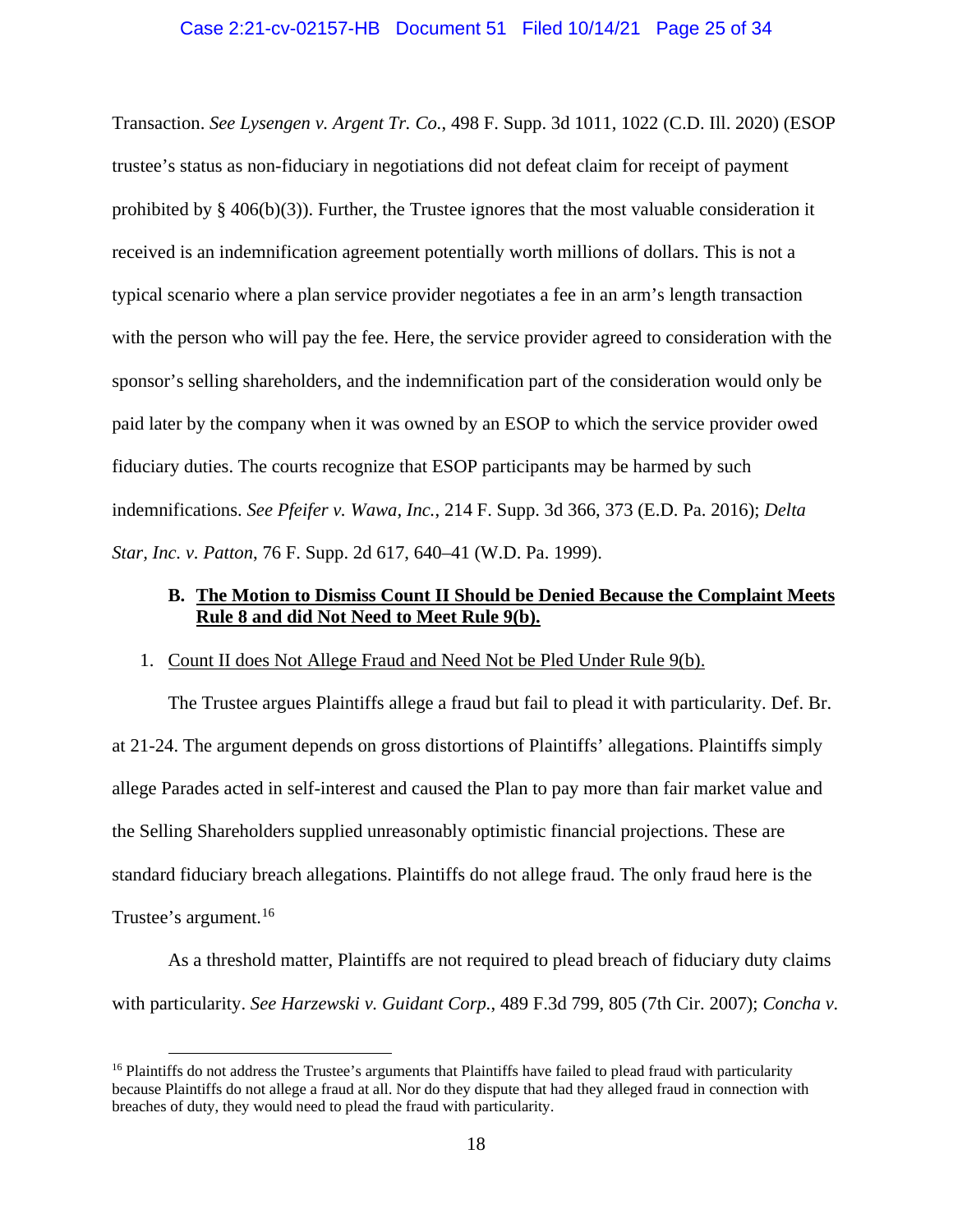*London*, 62 F.3d 1493, 1502 (9th Cir. 1995); *Spear v. Fenkell*, No. 13–02391, 2015 WL

3643571, at \*20 (E.D. Pa. June 12, 2015) ("There is no heightened pleading requirement for

ERISA breach of fiduciary duty claims."); *In re Fruehauf Trailer Corp.*, 250 B.R. 168, 206 (D.

Del. 2000). Thus, the Trustee must invent allegations of fraud to invoke Rule 9(b)'s pleading

standard.

Compare the Trustee's paraphrasing of the Complaint to what it actually says:

According to the FAC, the Parades Defendants supposedly agreed to "act in favor of the" sellers for their own pecuniary gain: *first*, the Parades Defendants purportedly wanted the company to hire them as the ESOP's post-Transaction trustee, and, *second*, the Parades Defendants allegedly needed "sellers of [other] companies" to learn that the Paredes Defendants "applied a lesser degree of due diligence in ESOP purchases" than others, which would earn them the "possibility of business" from those other sellers.

Def. Br. at 21, quoting Complaint ¶ 73.

In contrast to the selective excerpts above, the Complaint says:

Incentives to the Trustee to act in favor of the Selling Shareholders in the ESOP Transaction in breach of its duty of loyalty to the Plan included the possibility of business from sellers of companies who understood that the Trustee applied a lesser degree of due diligence in ESOP purchases of businesses than is typical for non-ESOP-buyers' purchases of business, and engagement as the Plan's ongoing trustee after the ESOP Transaction and the fees paid for that engagement.

Compl. ¶ 73. Nowhere do Plaintiffs allege an agreement between the Trustee and the Selling

Shareholders for the benefit of the Selling Shareholders. Rather, Plaintiffs simply allege the

Trustee had self-interested business motivations. *Cf. Brundle*, 919 F.3d at 779 (affirming

findings that ESOP trustee's failure of diligence may have been motivated by "extensive and

lucrative business relationships"). These allegations go a breach of the duty of loyalty, not to

fraud; they go to "misfeasance," not "malfeasance." *Harzewski*, 489 F.3d at 805 (contrasting

ERISA claims about self-dealing and conflicts with fraud claims); *see also Rudd v. Branch* 

*Banking & Tr. Co.*, No. 13-02016, 2014 WL 12607795, at \*16 (N.D. Ala. Nov. 14, 2014)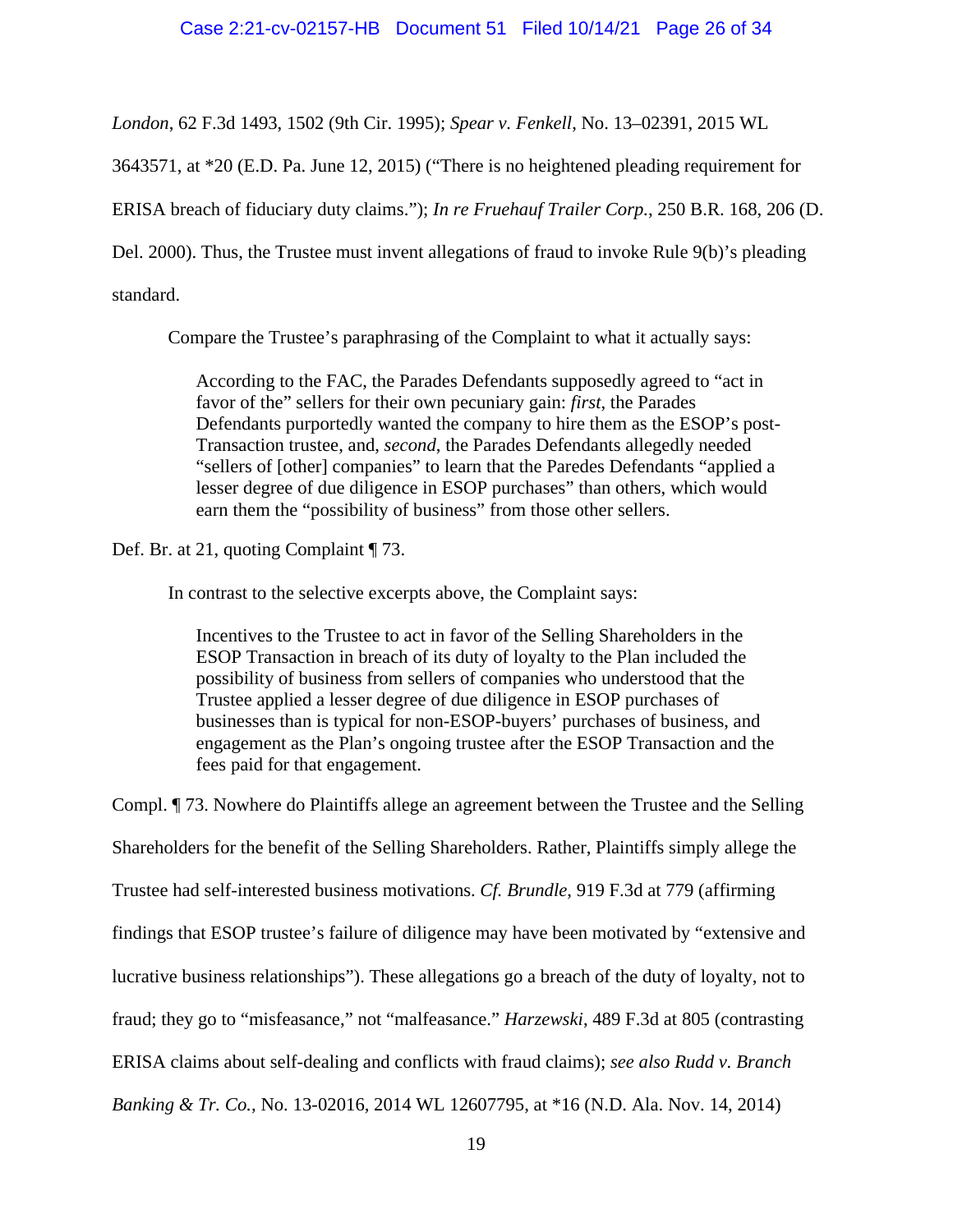(allegations of conflicts and self-dealing by fiduciary are governed by Rule 8); *Hill v. BellSouth* 

*Corp.*, 313 F. Supp. 2d 1361, 1366 n.4 (N.D. Ga. 2004) (allegations that certain incentives

caused conflicts of interest did not require Rule 9(b) pleading), *abrogated on other grounds*,

*Fifth Third Bancorp v. Dudenhoeffer, 573 U.S. 409 (2014).*<sup>[17](#page-26-0)</sup>

Next, the Trustee claims Plaintiffs allege "fraudulent accounting" in Paragraph 68 of the

Complaint. Def. Br. at 23. Not so. The allegations speak for themselves:

According to CW1, World Travel had revenue-sharing agreements with a number of its clients, by which World Travel was to refund some of the commissions its travel partners provided it for earned bookings. According to CW1, Jim Wells was fully aware of and controlled how World Travel accrued liabilities resulting from these revenue-sharing agreements and Jim Wells instructed that World Travel employees should not follow up on amounts due to clients unless the client brought it up.

Compl. ¶ 68. Moreover, this allegation does not go to the conduct of the Trustee but to the Wells Defendants, in particular Jim Wells (and the Wells Defendants do not make a serious argument on this issue, relegating it to a hypothetical in a footnote, Dkt. 45-1 at 11 n.2). Nowhere do Plaintiffs claim the Trustee knew of it and went along. This allegation has nothing to do with Count II of the Complaint against the Trustee.

Finally, the Trustee argues that allegations about a discount for lack of control and control premium (Def. Br. at 23, citing Compl. ¶ 67), and allegations about various other valuation failures (Def. Br. at 23, citing Compl. ¶ 72), are insufficiently particular under Rule 9(b). Maybe so, but that is irrelevant because Plaintiffs do not allege a fraud. Rather, these allegations are about common valuation errors.

In sum, the only allegations supposedly sounding in fraud identified by the Trustee simply allege it had motives and incentives to act in self-interest in the Transaction and made

<span id="page-26-0"></span> $17$  Plaintiffs agree with the proposition, at pages 23-24 of the Motion, that generalized incentives and motives to profit do not sound in fraud.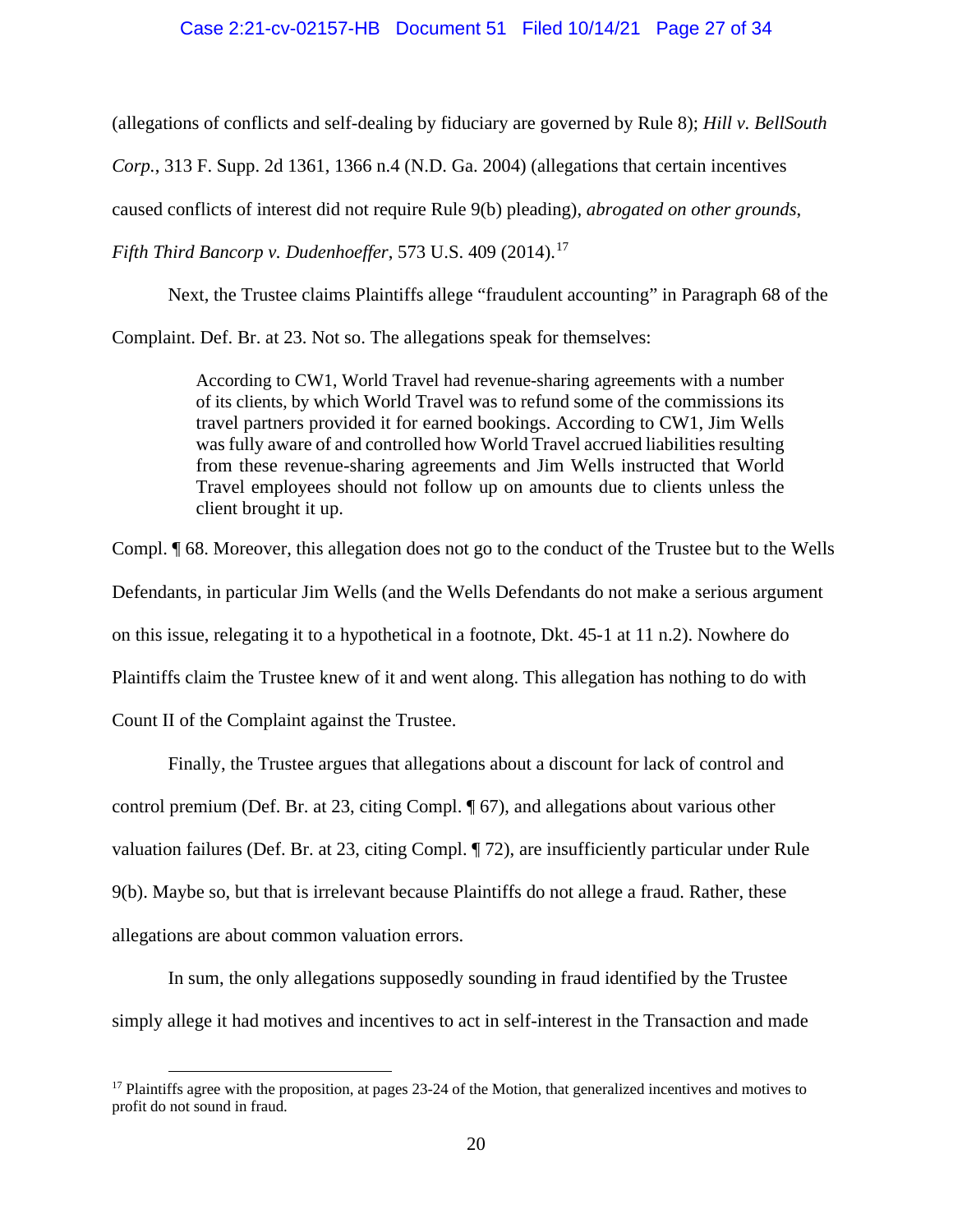several valuation errors. That's it.

The authorities cited by the Trustee on this issue consist largely of cases stating general and uncontroversial pleading rules. One decision, however, bears discussion: *Vigeant v. Meek*, 953 F.3d 1022 (8th Cir. 2020). The decision underscores the difference between fraud allegations and the breach of fiduciary duty allegations that the Seventh Circuit explained in *Harzewski*, 489 F.3d at 805 (contrasting ERISA claims about self-dealing and conflicts with securities fraud claims). In *Vigeant*, the plaintiffs alleged that company officers "inflated the value" of company stock by repeatedly reporting single sales as multiple sales where sales were one of the primary financial metrics. 953 F.3d at 1026. The plaintiffs also alleged the company sent multiple, superfluous employees to engagements to book travel expenses so that it would look like the company had more sales. *Id.* Far from deciding whether these allegations sounded in fraud, the Eighth Circuit said "we need not decide" that issue. *Id.* at 1027. Further, the court explained the Secretary of Labor misread the district court decision as holding Rule 9(b) "applies to all allegations that a fiduciary provided 'inaccurate and misleading information' to an appraiser." *Id.* In other words, the district court did not hold and the Eighth Circuit did not affirm that allegations that a person supplying inaccurate or misleading information to an appraiser in connection with an ESOP transaction require Rule 9(b) pleading standards. The only 9(b) holding by the district court was that allegations about "fraudulent data manipulation" triggered Rule 9(b) requirements, a holding on which the Eighth Circuit did not rule. *Id.*

#### 2. Count II Meets Rule 8's Pleading Standard.

Rule 8 requires a complaint to contain "a short and plain statement of the claim showing that the pleader is entitled to relief." Fed. R. Civ. P. 8(a)(2). The Trustee wrongly argues the Count II breach of fiduciary duty claim should be dismissed under Rule 8 because Plaintiffs do

21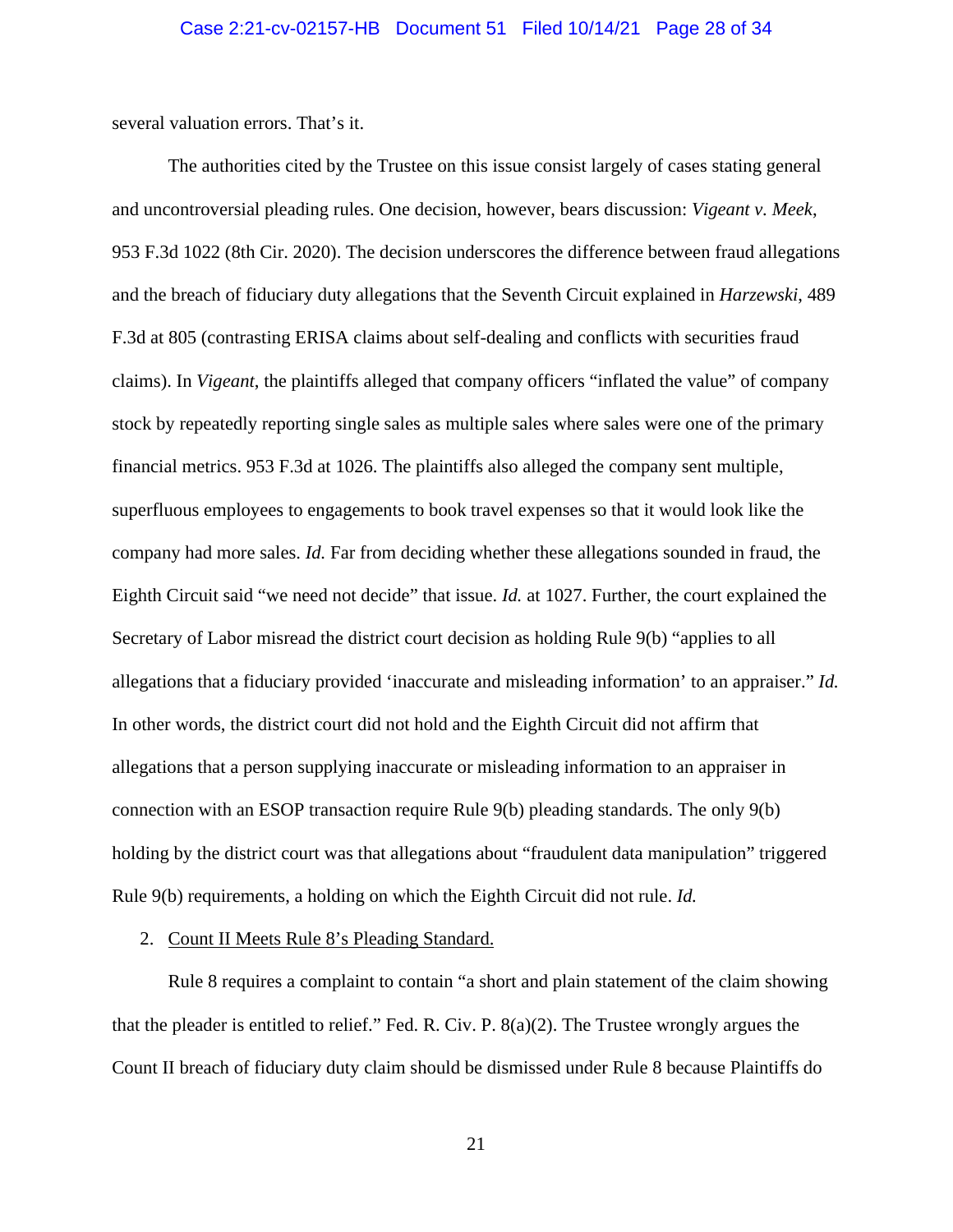# Case 2:21-cv-02157-HB Document 51 Filed 10/14/21 Page 29 of 34

not plead non-public information about the ESOP Transaction known only to insiders like Defendants, and not by average World Travel employees like Plaintiffs. (Def. Br. at 19-21). But as demonstrated in Part III, *supra*, the Federal Rules of Civil Procedure do not impose an impossible standard under which a plaintiff must plead facts that she does not and cannot know. To the contrary, the courts hold uniformly that consideration must be given to plan participants' lack of access to plan insider information, and that allegations in the nature of "on information and belief" are allowed where facts are peculiarly within the possession and control of the defendants. *See* Part III, *supra*. Here, Plaintiffs cannot plead additional facts about the Trustee's investigation into the value of World Travel stock or business information related to the company's value because that is non-public confidential information. *See Allen*, 835 F.3d at 677 (explaining "information about . . . how a stock was valued [is] confidential financial information" not likely to be turned over "without the protections of the discovery process"). The Trustee's demand for more is thus not well taken.<sup>[18](#page-28-0)</sup> The Complaint alleges many facts, from both public sources and a confidential witness, upon which the Court may infer that the Trustee's investigation was inadequate, it did not act solely in the interests of the Plan and its participants, and it breached its duty by approving the Plan's purchase of stock for more than fair market value. (Compl. ¶¶ 7, 40, 52, 60–73, 87, 98). The Complaint meets the Rule 8 pleading standard and the Trustee's motion should be denied.

The Trustee shoehorns a duty of loyalty argument into a footnote near the end. (Def. Br. at 24 n.15). It has no merit. Count II alleges breach of fiduciary duty under  $\S$  404(a), including

<span id="page-28-0"></span><sup>18</sup> The Trustee's authorities do not support its argument. In *Pension Ben. Guar. Corp. v. Morgan Stanley Inv. Mgmt. Inc.*, the plaintiff was the plan administrator, which had access to insider information on which to plead. 712 F.3d 705, 709 (2d Cir. 2013). The Second Circuit recognized that participant claims in contrast will not have such inside information. *Id.* at 718. *Sweda* is distinguishable as discussed above, and did not impose an impossible requirement to plead based on inaccessible insider information. The Trustee's argument that Count II is barred because the Plan "got a deal" (Def. Br. at 20) under *Lee v. Argent* and the 2017 Form 5500 is meritless for the reasons stated above.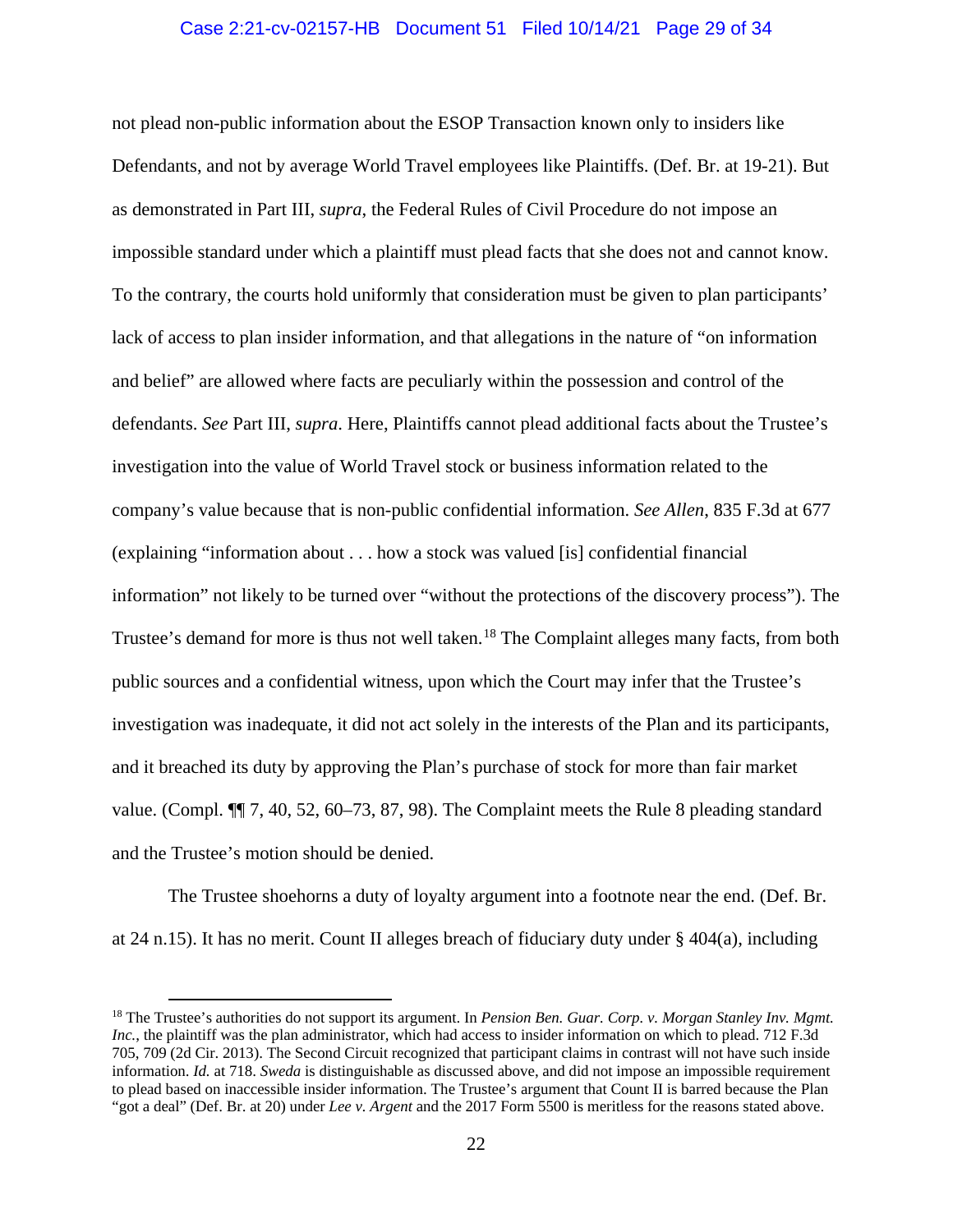# Case 2:21-cv-02157-HB Document 51 Filed 10/14/21 Page 30 of 34

the duties of loyalty (or exclusive purpose), care, skill, prudence and diligence. (Compl. ¶¶ 94, 95, 98, 99). Saying nothing about care, skill, and diligence, the Trustee improperly attempts to peel off Plaintiffs' loyalty claim from their prudence claim, arguing allegations of its inadequate investigation cannot support both prudence and loyalty claims. But in ESOP actions claiming a breach of *any* of the § 404(a) duties with respect to fiduciary investment of plan assets, courts consider the merits of the investment and the thoroughness of the investigation into the merits. *See Howard*, 100 F.3d at 1488 (stating further, "the inquiry into whether a fiduciary acted with loyalty and care . . . focuses on the thoroughness of the fiduciary's investigation"). Failure to act with an "eye single to the interests of participants" is at the heart of ESOP cases, and fiduciaries may breach both duties of loyalty and prudence in connection with their determination and negotiation of a stock's price. *See Bruister*, 823 F.3d at 260-61 (fiduciaries "breached the duties of loyalty and prudence in their conduct with respect to the stock sales"); *Chao*, 285 F.3d at 434 (duty of loyalty breached by fiduciary); *cf. Brundle*, 919 F.3d at 779 (business relationships between firms on opposing sides of transaction may have motivated trustee's poor performance). The Trustee does not cite any private company ESOP case supporting dismissal. And as noted above, the Complaint *does* allege disloyalty, that is, the Trustee's failure to act solely in the interests of the Plan and its participants.

Further, it would make no sense to dismiss Count II when the issues in Count II are the same as on the Trustee's § 408(e) defense in Count I. Dismissal of Count II would result in no economy in discovery, as Plaintiffs will seek the same discovery for the breach of fiduciary duty claim for which they have the burden of proof as they will to rebut the Count I affirmative defense for which the Trustee has the burden. *See Fish v. GreatBanc Tr. Co.*, 749 F.3d 671, 680 (7th Cir. 2014) ("In reviewing the acts of ESOP fiduciaries under the objective prudent person

23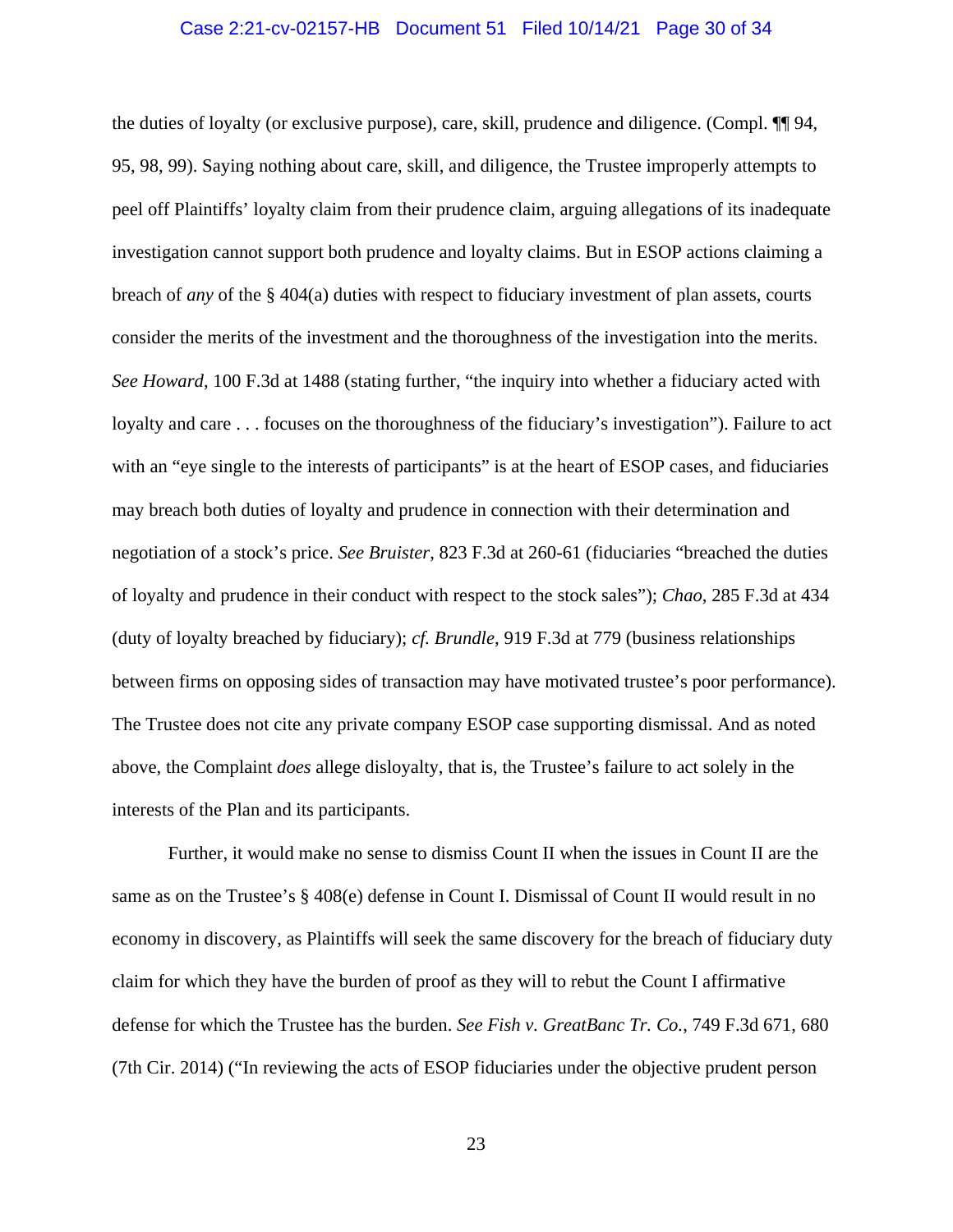# Case 2:21-cv-02157-HB Document 51 Filed 10/14/21 Page 31 of 34

standard, courts examine both the process used by the fiduciaries to reach their decision as well as an evaluation of the merits. This is true when determining whether an act was prudent under the general standard of [29 U.S.C.] § 1104 and whether an otherwise prohibited transaction under § 1106 is saved by 'adequate consideration' under § 1108(e).") (citation omitted). Plaintiffs should be allowed to prove Count II on that necessary discovery.

# **C. Defendant PFS Should Not be Dismissed.**

The Complaint alleges PFS's status as Plan trustee and fiduciary. (Compl. ¶¶ 1, 16–21). While the Trustee argues (Def. Br. at 25) that two pages from an incomplete engagement agreement it submitted with its motion (Ex. 2, Dkt. 46-4) disprove the allegation, they do *not*, and moreover they cannot be considered on this motion under the Trustee's own authorities. The Court should therefore decline the motion to dismiss PFS for lack of trustee or fiduciary status.

The Trustee's authority (Def. Br. at 10 n.8) of *Burlington Coat Factory Sec. Litig.*, 114 F.3d 1410 (3d Cir. 1997), held that "a 'document *integral to or explicitly relied upon in the complaint*' may be considered" on a motion to dismiss because "the primary problem" of "lack of notice to the plaintiff —is dissipated '[w]here plaintiff has actual notice ... and has relied upon these documents in framing the complaint." *Id.* at 1426 (citations omitted). But Plaintiffs do not have such notice because they do not have the engagement agreement, as reflected in Complaint ¶ 77 where Plaintiffs state discovery is needed for them to have evidentiary support for the terms of the indemnification they believe to be in the engagement agreement.

*Burlington* also precludes consideration of the Trustee's Exhibit 2 because only "an undisputedly authentic document that a defendant attaches as an exhibit to a motion to dismiss" may be considered. 114 F.3d at 1426 (citation omitted). The document submitted is not authenticated because it is incomplete and, further, cannot be considered because the incomplete

24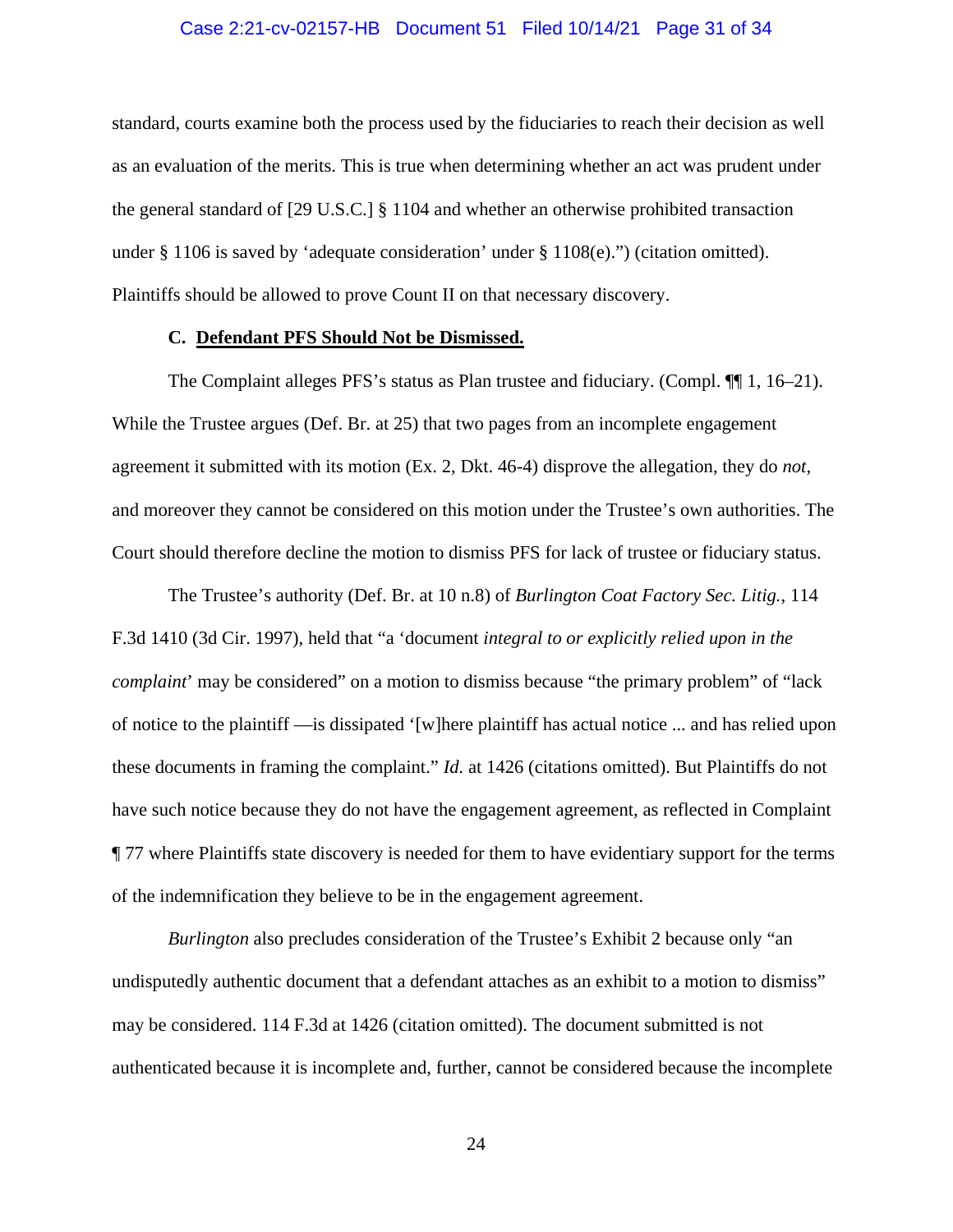#### Case 2:21-cv-02157-HB Document 51 Filed 10/14/21 Page 32 of 34

submission is prejudicial to Plaintiffs. *See Heneghan v. Northampton Cmty. Coll.*, Civ. No. 09- 04979, 2010 WL 2730638, at \*3 (E.D. Pa. July 8, 2010) (rejecting incomplete agreement attached to motion to dismiss); *GGC Assocs., LLC v. Hamner*, No. 3:17cv402, 2017 WL 4295198, at \*3 (E.D. Va. Sept. 27, 2017) (not considering incomplete document attached to motion to dismiss because questioned authenticity); *cf. Chevron U.S.A., Inc. v. M & M Petroleum Servs., Inc.*, SACV 07-0818, 2009 WL 2431926, at \*22 (C.D. Cal. Aug. 6, 2009) (defendant's production of incomplete copies caused undue prejudice to plaintiff).

Even if the Court were to consider the incomplete agreement, it does not disprove PFS's alleged status. The contract is on PFS letterhead and it confirms PFS is Paredes's "operating company." Ex. 2 at 1. The incomplete contract doesn't clearly define PFS's role, for example not stating whether Paredes was assisted by other PFS personnel, or used its offices, insurance, etc. And it is known that a PFS vice president succeeded Paredes in 2020, suggesting PFS was Trustee and a functional fiduciary. (Compl. ¶ 19). Exhibit 2 simply does not rebut the Complaint's allegations, which must be taken as true at this juncture.

#### **V. CONCLUSION**

For the foregoing reasons, the Motion to Dismiss should be denied. In the event the Court grants any part of the motion, Plaintiffs respectfully request leave to amend.

Dated: October 14, 2021 Respectfully submitted,

*/s/ Patricia Mulvoy Kipnis* 

# **BAILEY & GLASSER LLP**

Patricia Mulvoy Kipnis (PA Bar No. 91470) 923 Haddonfield Road Suite 300 Cherry Hill, NJ 08002 Telephone: (856) 324-8219 Facsimile: (304) 342-1110 pkipnis@baileyglasser.com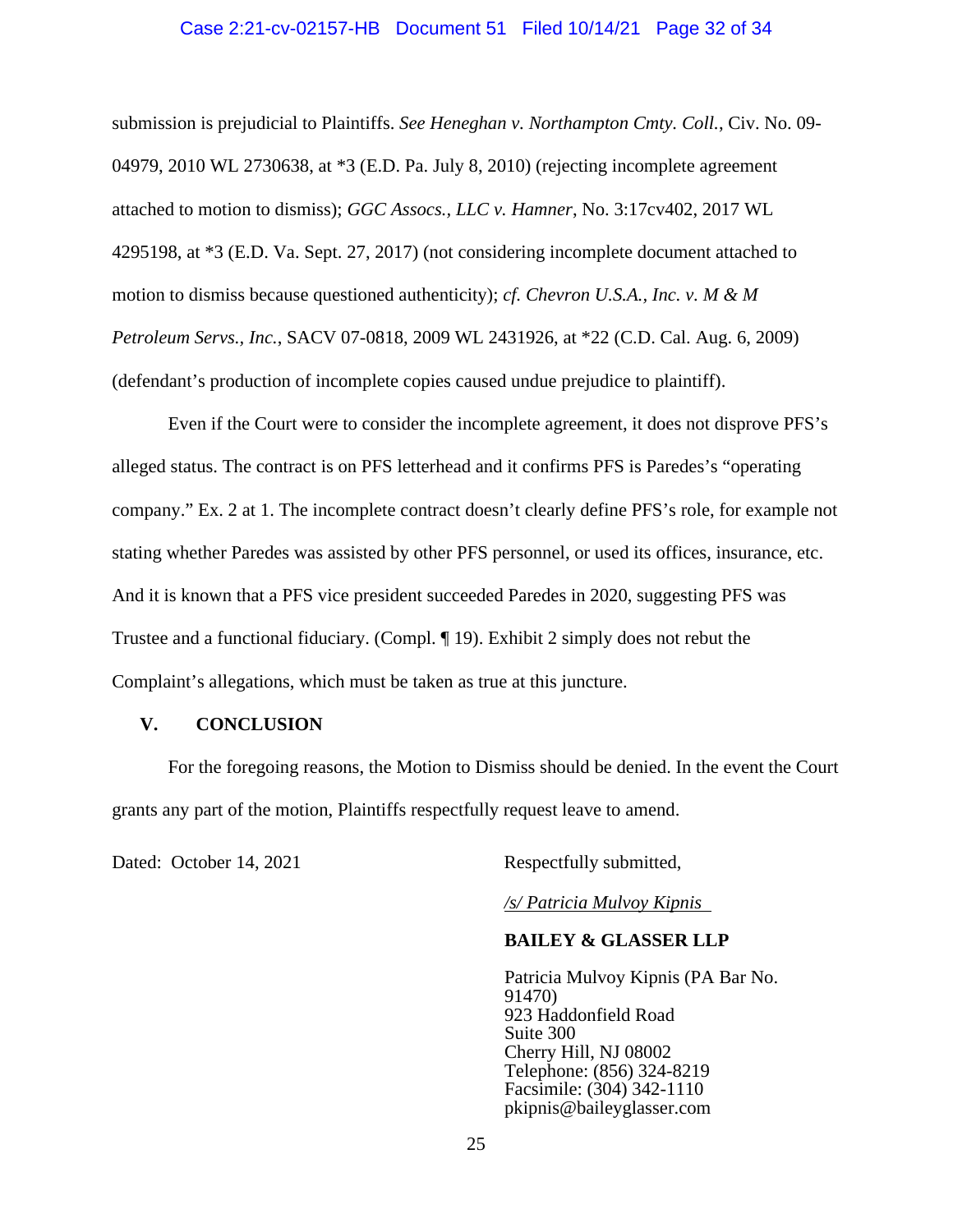Gregory Y. Porter (*pro hac vice*) Ryan T. Jenny (*pro hac vice*) 1055 Thomas Jefferson Street, NW Suite 540 Washington, DC 20007 Telephone: (202) 463-2101 Facsimile: (202) 463-2103 gporter@baileyglasser.com rjenny@baileyglasser.com

Patrick O. Muench (*pro hac vice*) 318 W. Adams, Suite 1606 Chicago, IL 60606 Telephone: (312) 995-7143 Facsimile: (314) 863-5483 pmuench@baileyglasser.com

Laura E. Babiak (*pro hac vice*) BAILEY & GLASSER LLP 209 Capital Street Charleston, WV 25301 Phone: 304.345.6555 Fax: 304.342.1110 Email: lbabiak@baileyglasser.com

# **COHEN MILSTEIN SELLERS & TOLL PLLC**

Michelle C. Yau (*pro hac vice*) Mary J. Bortscheller (*pro hac vice*) Daniel R. Sutter (admission *pro hac vice* pending) 1100 New York Ave. NW, Fifth Floor Washington, DC 20005 (202) 408-4600 myau@cohenmilstein.com mbortscheller@cohenmilstein.com dsutter@cohenmilstein.com

*Attorneys for Plaintiffs*